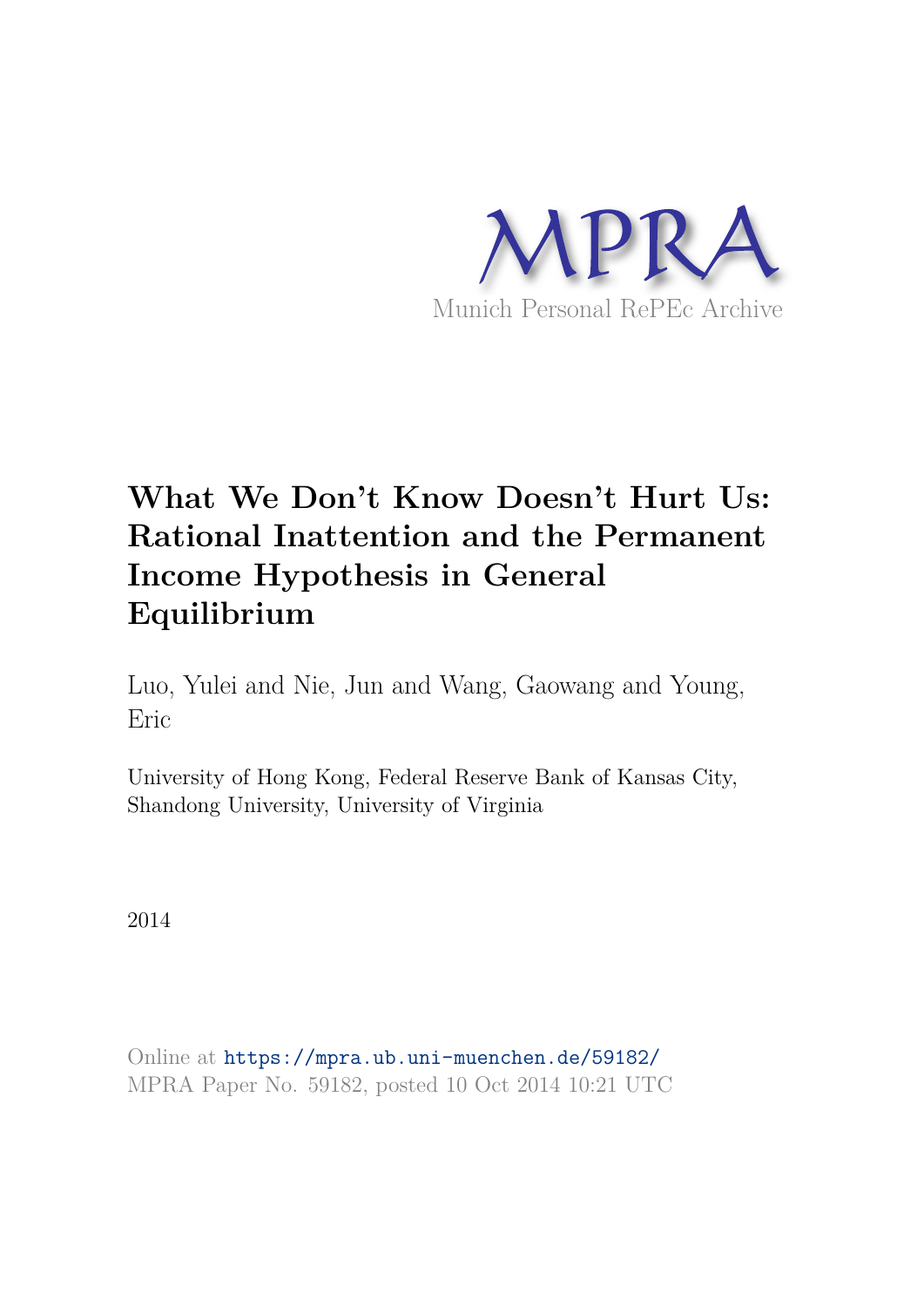## **What We Don't Know Doesn't Hurt Us: Rational Inattention and the Permanent Income Hypothesis in General Equilibrium**∗

Yulei Luo†

Jun Nie‡

University of Hong Kong

Federal Reserve Bank of Kansas City

Gaowang Wang§ Shandong University

Eric R. Young¶ University of Virginia

September 25, 2014

#### **Abstract**

This paper derives the general equilibrium effects of rational inattention (or RI; Sims 2003, 2010) in a model of incomplete income insurance (Huggett 1993, Wang 2003). We show that, under the assumption of CARA utility with Gaussian shocks, the Permanent Income Hypothesis (PIH) arises in equilibrium, as in models with full information-rational expectations, due to a balancing of precautionary savings and impatience. We then explore how RI affects the equilibrium joint dynamics of consumption, income and wealth, and find that elastic attention can make the model fit the data better. We finally show that the welfare costs of incomplete information are even smaller due to general equilibrium adjustments in interest rates.

*Keywords:*Rational Inattention; Permanent Income Hypothesis; General Equilibrium; Consumption and Income Volatility.

*JEL Classification Numbers:*C61; E21; D83.

<sup>∗</sup>We thank Chris Sims for helpful discussions and seminar participants in Central University of Finance and Economics and Shandong University for helpful comments. Luo thanks the General Research Fund (GRF No. HKU749900) in Hong Kong for financial support. We thank Andrew Palmer for excellent research assistance. All errors are the responsibility of the authors.

<sup>&</sup>lt;sup>†</sup>Faculty of Business and Economics, The University of Hong Kong, Hong Kong. E-mail: yluo@econ.hku.hk. <sup>‡</sup>Research Department, Federal Reserve Bank of Kansas City. E-mail: jun.nie@kc.frb.org.

<sup>§</sup>Center for Economic Research, Shandong University, Jinan, China. E-mail: wanggaowang@gmail.com.

<sup>¶</sup>Department of Economics, University of Virginia, Charlottesville, VA 22904. E-mail: ❡②✷❞❅✈✐r❣✐♥✐❛✳❡❞✉.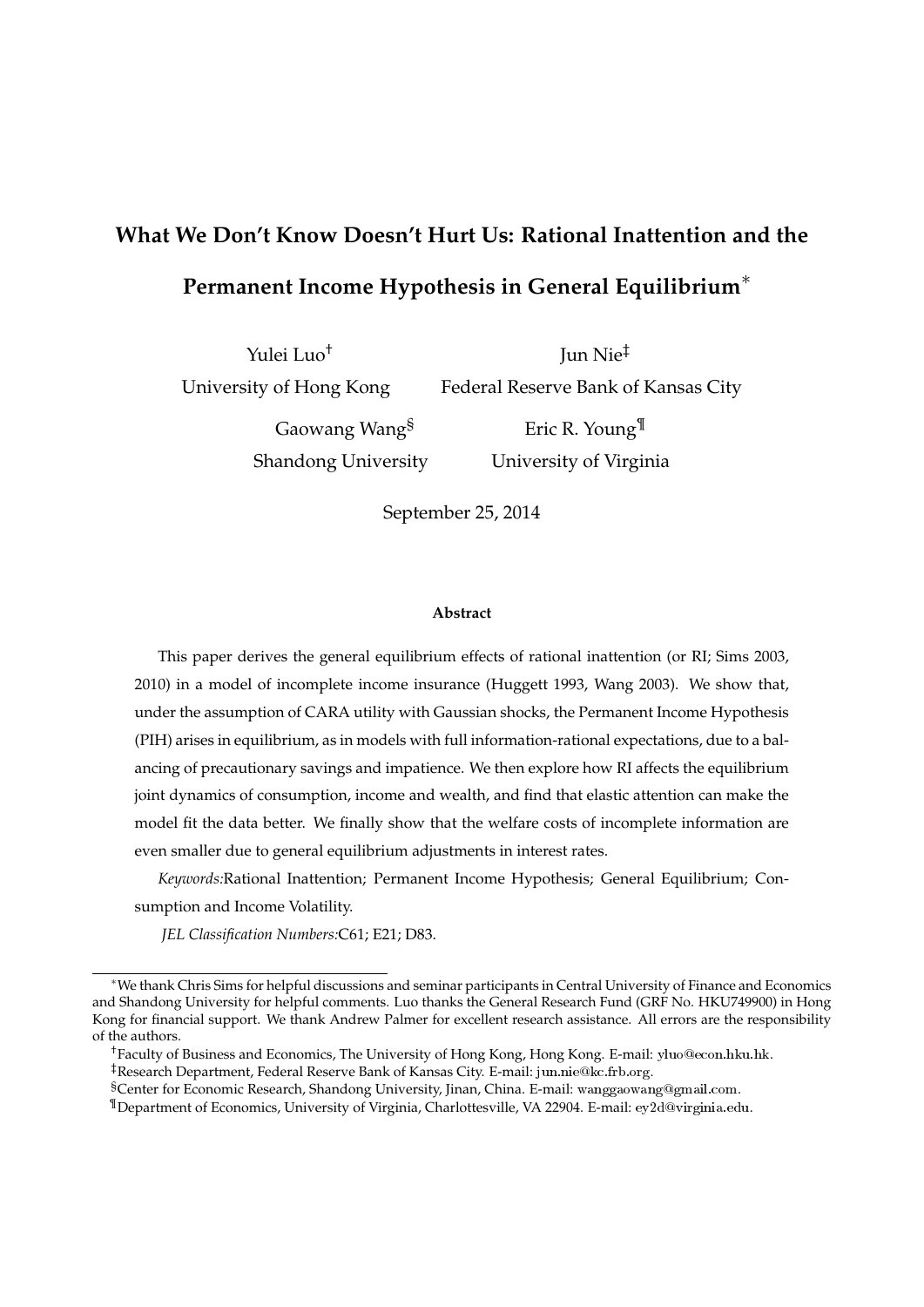## **1. Introduction**

In intertemporal consumption-savings problems, households save today for three reasons: (i) they anticipate future declines in income, (ii) they face uninsurable risk that generates precautionary savings, and (iii) they are relatively patient compared to the interest rate. When only motive (i) is operative then one obtains the "permanent income hypothesis (PIH)" of Friedman (1957), where consumption is solely determined by permanent income and follows a random walk. The PIH has some implications that are strongly inconsistent with the data. Two implications in particular are discussed in Campbell and Deaton (1989), the excess sensitivity and excess smoothness puzzles. Excess sensitivity occurs if consumption responds to predictable changes in income; under the PIH those changes are part of permanent income and therefore have already had their effect on consumption. Excess smoothness occurs if consumption responds less than one for one to permanent changes in income (or equivalently less than one for one to changes in permanent income). The two puzzles are actually manifestations of the same underlying economic forces, as shown in Campbell and Deaton (1989), and their absence is profoundly rejected. Unfortunately, uninsurable income risk seems to be pervasive in microeconomic data, and general equilibrium models with uninsurable risk tend to predict impatience of households (that is, they face "low interest rates"), so that the basic PIH is violated.

Wang (2003), using a simple model with CARA utility and risk free assets in zero net supply, shows that the PIH reemerges in general equilibrium – when decision rules are linear, the equilibrium interest rate exactly balances the forces of precautionary saving and dissaving due to impatience, even in the presence of uninsurable risk. Due to the linearity of consumption as a function of individual permanent income, Wang (2003) is able to analytically characterize the forces that operate in general equilibrium and show they cancel out, under some mild assumptions about the labor income process.

Luo (2008) and Luo and Young (2010) introduce rational inattention into the basic partial equilibrium PIH environment; RI implies that agents process signals slowly and therefore appear to respond sluggishly to innovations in permanent income. This sluggish response appears to deliver changes in consumption in response to anticipated income changes, because econometricians actually observe more than the agents do, and as a result also delivers smaller responses to permanent income changes.

Our goal in this paper is to explore the general equilibrium implications of rational inattention in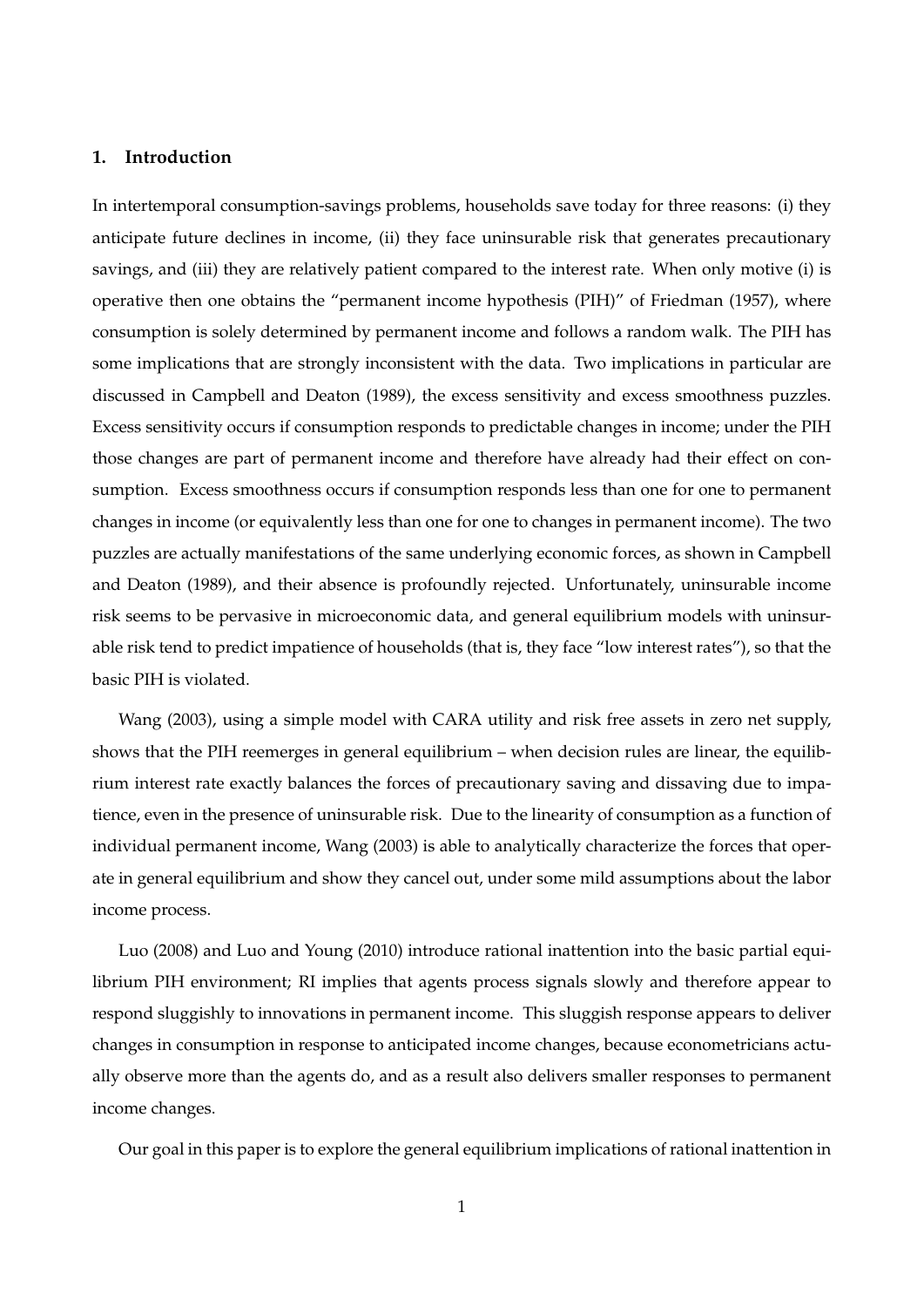a model with precautionary savings and ask the same question from Wang (2003) – namely, does the PIH reemerge in general equilibrium – in the presence of rational inattention. We study economies with constant absolute risk aversion (CARA) preferences, as they simultaneously generate precautionary savings and linear consumption rules, and characterize the forces that act on the general equilibrium interest rate. We find that the PIH does describe equilibrium consumption behavior in general equilibrium, with the appropriate substitution of actual permanent income by perceived permanent income. Thus, the delicate canceling of precautionary and impatience forces found by Wang (2003) carries over unmodified to models with incomplete information about the state.<sup>1</sup>

One key result in this paper is that there exists general equilibrium interest rates clearing the asset market and they are significantly affected by the degree of RI. After obtaining the explicit expression for consumption dynamics, we examine how RI affects the stochastic properties of the joint dynamics of consumption growth to income growth in both the fixed capacity and elastic capacity cases. Specifically, we find that the effect of RI on consumption dynamics is attenuated by general equilibrium adjustment in the interest rate – as processing capacity declines the interest rate also declines, leading to lower consumption volatility. The implication is that the costs of incomplete information have likely been overestimated in the literature, despite being very tiny to start.<sup>2</sup> Finally, we compare rational inattention with habit formation, and show that although both hypotheses lead to slow adjustment in consumption, they have opposte effects on the equilibrium interest rate and the relative volatility of consumption growth to income growth.

This paper is organized as follows. Section 2 constructs a precautionary saving model with a continuum of inattentive consumers who have the CARA utility and face uninsurable labor income. Section 3 solves optimal consumption-saving rules under rational inattention and establishes the general equilibrium of this economy. Section 4 examines how RI affects the interest rate and the joint dynamics of consumption, income, and wealth quantitatively. Section 5 concludes.

 $1$ Luo and Young (2014) document a observational equivalence between rational inattention and signal extraction in linear-quadratic-Gaussian models.

<sup>&</sup>lt;sup>2</sup>For the welfare losses due to imperfect information about current income or permanent income calculated in the partial equilibrium linear-quadratic (LQ) permanent income models, see Pischke (1995), Luo and Young (2010), and Luo, Nie, and Young (2014). Ma´ckowiak and Wiederholt (2013) also find tiny welfare losses due to RI over business cycles in a general equilibrium model.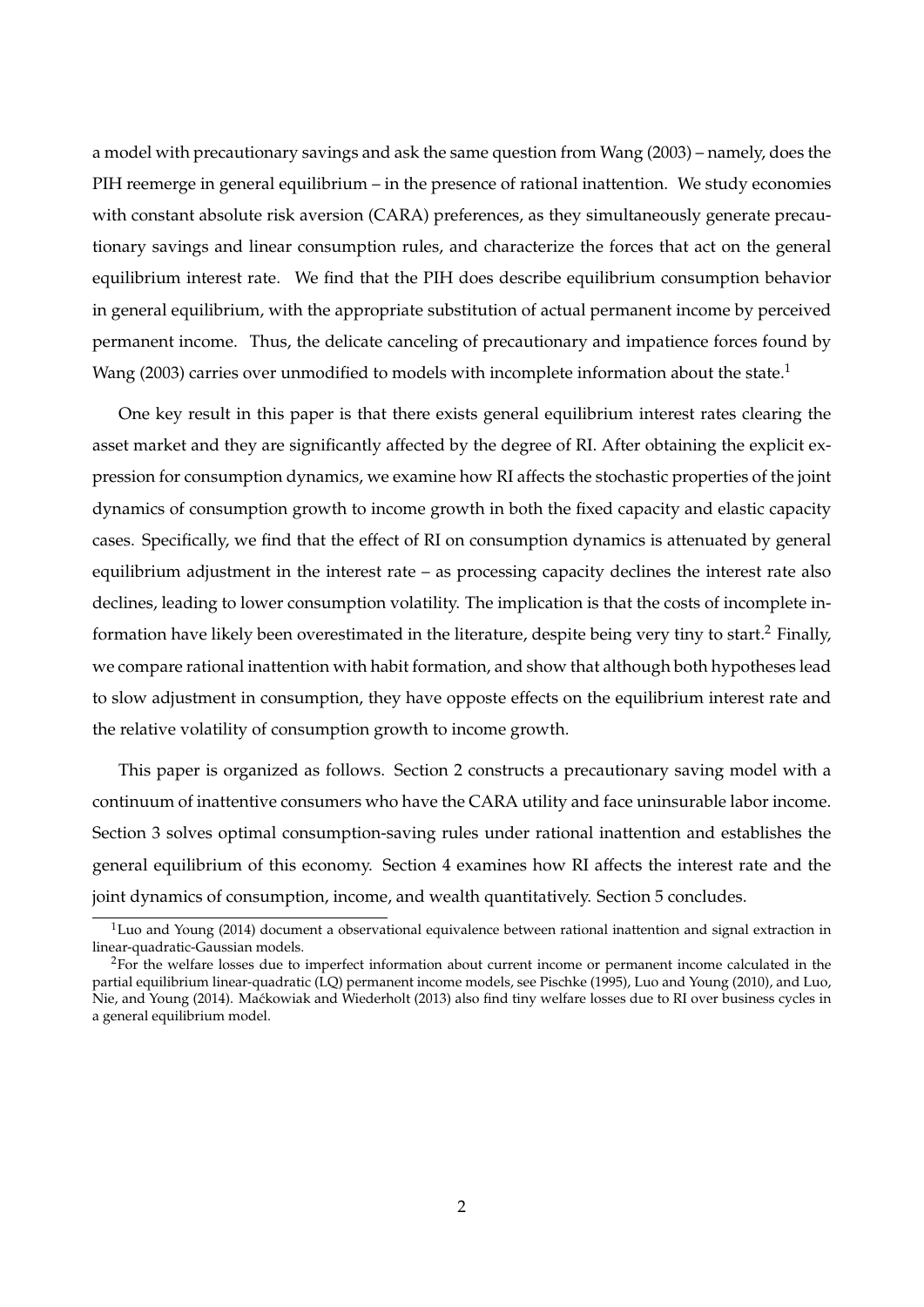## **2. A Caballero-Huggett-Wang Economy with Rational Inattention**

## **2.1. A Full-information Rational Expectations Model with Precautionary Savings**

Following Caballero (1990) and Wang (2003), we formulate a full-information rational expectations (FI-RE) model with precautionary savings as follows:

$$
\max_{\{c_t\}} U(c) = E_0 \left[ \sum_{t=0}^{\infty} \left( \frac{1}{1+\rho} \right)^t u(c_t) \right],
$$
 (1)

subject to the flow budget constraint

$$
a_{t+1} = (1+r) a_t + y_t - c_t,
$$
\n(2)

where  $u(c_t) = -e^{i\alpha t}$  / $\alpha$  is a constant-absolute-risk-aversion utility with  $\alpha > 0$ ,  $\rho > 0$  is the agent's subjective discount rate, *r* is a constant rate of interest, and labor income, *y<sup>t</sup>* , follows a stationary  $AR(1)$  process with Gaussian innovations:

$$
y_t = \phi_0 + \phi_1 y_{t-1} + w_t, \ t \ge 1, \ |\phi_1| < 1,\tag{3}
$$

where  $w_t \sim N(0, \sigma^2)$ ,  $\phi_0 = (1 - \phi_1) \bar{y}$ ,  $\bar{y}$  is the mean of  $y_t$ , and the initial levels of labor income  $y_0$ and asset  $a_0$  are given.<sup>3</sup> Solving (1) subject to (2) and (3) yields the following optimal consumption plan:

$$
c_t = r \left\{ a_t + h_t + \frac{1}{\alpha r^2} \left[ \ln \left( \frac{1+\rho}{1+r} \right) - \ln E_t \left[ \exp \left( -r \alpha \phi w_{t+1} \right) \right] \right] \right\},\tag{4}
$$

where

$$
h_t \equiv \frac{1}{1+r} E_t \left[ \sum_{j=0}^{\infty} \left( \frac{1}{1+r} \right)^j y_{t+j} \right], \tag{5}
$$

is human wealth defined as the discounted expected present value of current and future labor income and is equal  $h_t = \phi(y_t + \phi_0/r)$  after substituting (3) into (5), and  $\phi = 1/(1 + r - \phi_1)^{4}$  This consumption function is the same as that obtained in Wang (2003). In the last two terms in (4), ln  $\left(\frac{1+\rho}{1+r}\right)$ 1+*r* /*rα* measures the relative importance of impatience and the interest rate in determining current consumption, and  $\ln E_t [\exp(-r\alpha\phi w_{t+1})] / r\alpha$  measures the amount of precautionary sav-

 $3$ It is worth noting that assuming that the individual income shock includes two components, one is permanent and the other is transitory, does not change the main results in this paper. Here we follow Wang (2003) to adopt specification (3). The detailed derivation of the model with the two-income shock specification is available from the corresponding author by request. For the empirical studies on the income specification, see Attanasio and Pavoni (2007).

<sup>4</sup>See Appendix 6.1 for the derivation.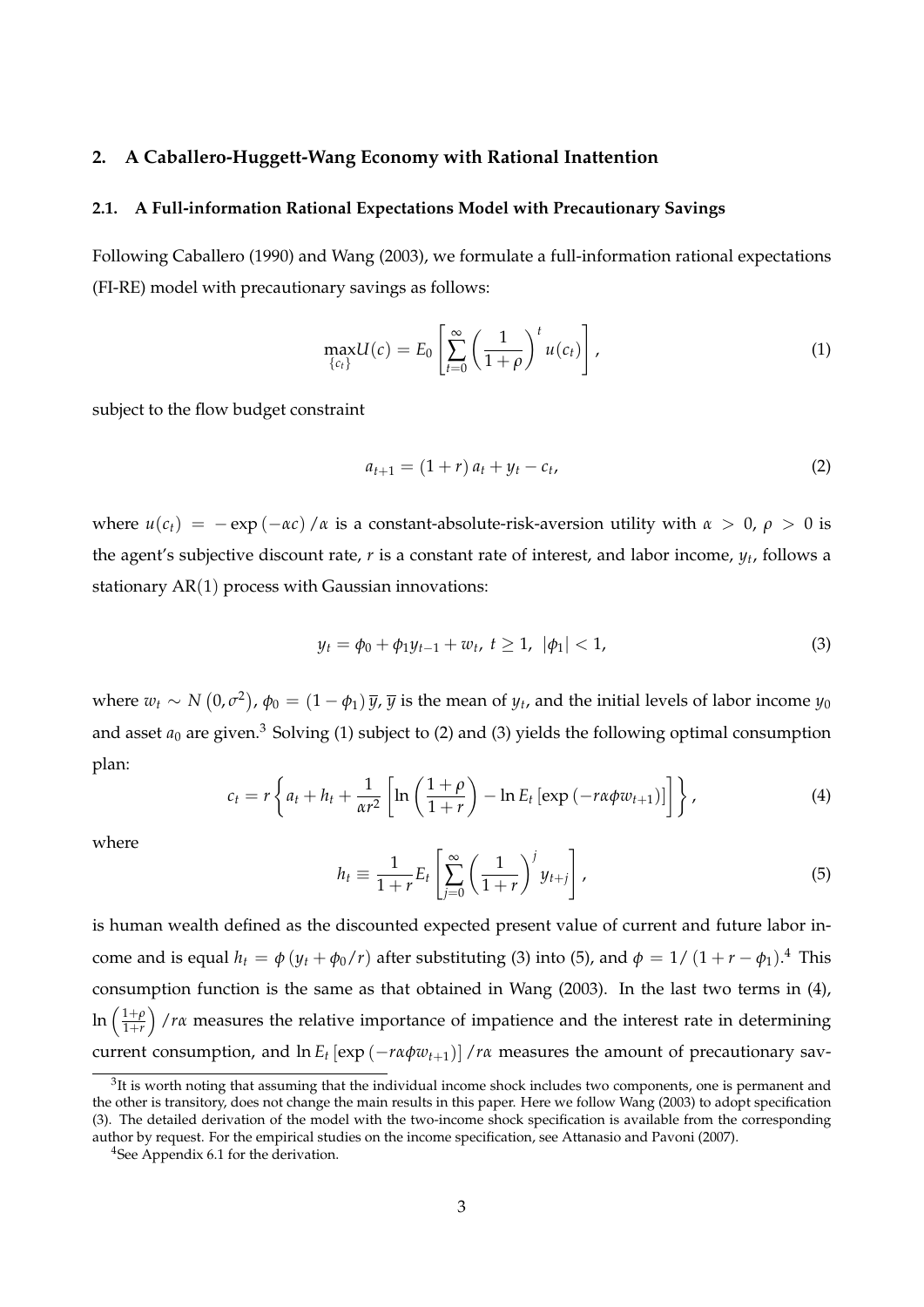ings determined by the interaction of risk aversion and income uncertainty.

In order to facilitate the introduction of rational inattention we follow Luo (2008) and Luo and Young (2010) and reduce the multivariate model to a univariate model with iid innovations to permanent income. Letting permanent income,  $s_t = a_t + h_t$ , be defined as a new state variable, we can reformulate the PIH model as

$$
v(s_{t}) = \max_{c_{t}} \left\{ u(c_{t}) + \frac{1}{1+\rho} E_{t} [v(s_{t+1})] \right\},\,
$$

subject to

$$
s_{t+1} = (1+r) s_t - c_t + \zeta_{t+1}, \tag{6}
$$

where the time  $(t + 1)$  innovation to permanent income can be written as

$$
\zeta_{t+1} \equiv \frac{1}{1+r} \sum_{j=t+1}^{\infty} \left( \frac{1}{1+r} \right)^{j-(t+1)} (E_{t+1} - E_t) [y_j], \qquad (7)
$$

which can be reduced to  $\zeta_{t+1} = \phi w_{t+1}$  when we use the income specification, (3), where  $v(s_t)$  is the consumer's value function under FI-RE.<sup>5</sup>

## **2.2. Incorporating Rational Inattention**

In this section, we follow Sims (2003) and incorporate rational inattention (RI) due to finite informationprocessing capacity into the above permanent income model with the CARA-Gaussian specification. Under RI, consumers have only finite Shannon channel capacity to observe the state of the world. Specifically, we use the concept of entropy from information theory to characterize the uncertainty about a random variable; the reduction in entropy is thus a natural measure of information flow.<sup>6</sup> With finite capacity  $\kappa \in (0,\infty)$ , a random variable  $\{s_t\}$  following a continuous distribution cannot be observed without error and thus the information set at time  $t + 1$ , denoted  $\mathcal{I}_{t+1}$ , is generated by the entire history of noisy signals  $\left\{s^*_j\right\}$  $\iota^{t+1}$ . Following the literature, we assume the noisy  $j=0$ signal takes the additive form

$$
s_{t+1}^* = s_{t+1} + \xi_{t+1},
$$

<sup>5</sup>See Appendix 6.1 for the derivation.

<sup>&</sup>lt;sup>6</sup>Formally, entropy is defined as the expectation of the negative of the (natural) log of the density function, −*E* [ln (*f* (*s*))]. For example, the entropy of a discrete distribution with equal weight on two points is simply  $E[\ln_2(f(s))] = -0.5 \ln(0.5) - 0.5 \ln(0.5) = 0.69$ , and the unit of information contained in this distribution is 0.69 "nats". (For alternative bases for the logarithm, the unit of information differs; with log base 2 the unit of information is the 'bit' and with base 10 it is a 'dit' or a 'hartley.') In this case, an agent can remove all uncertainty about *s* if the capacity devoted to monitoring *s* is  $\kappa = 0.69$  nats.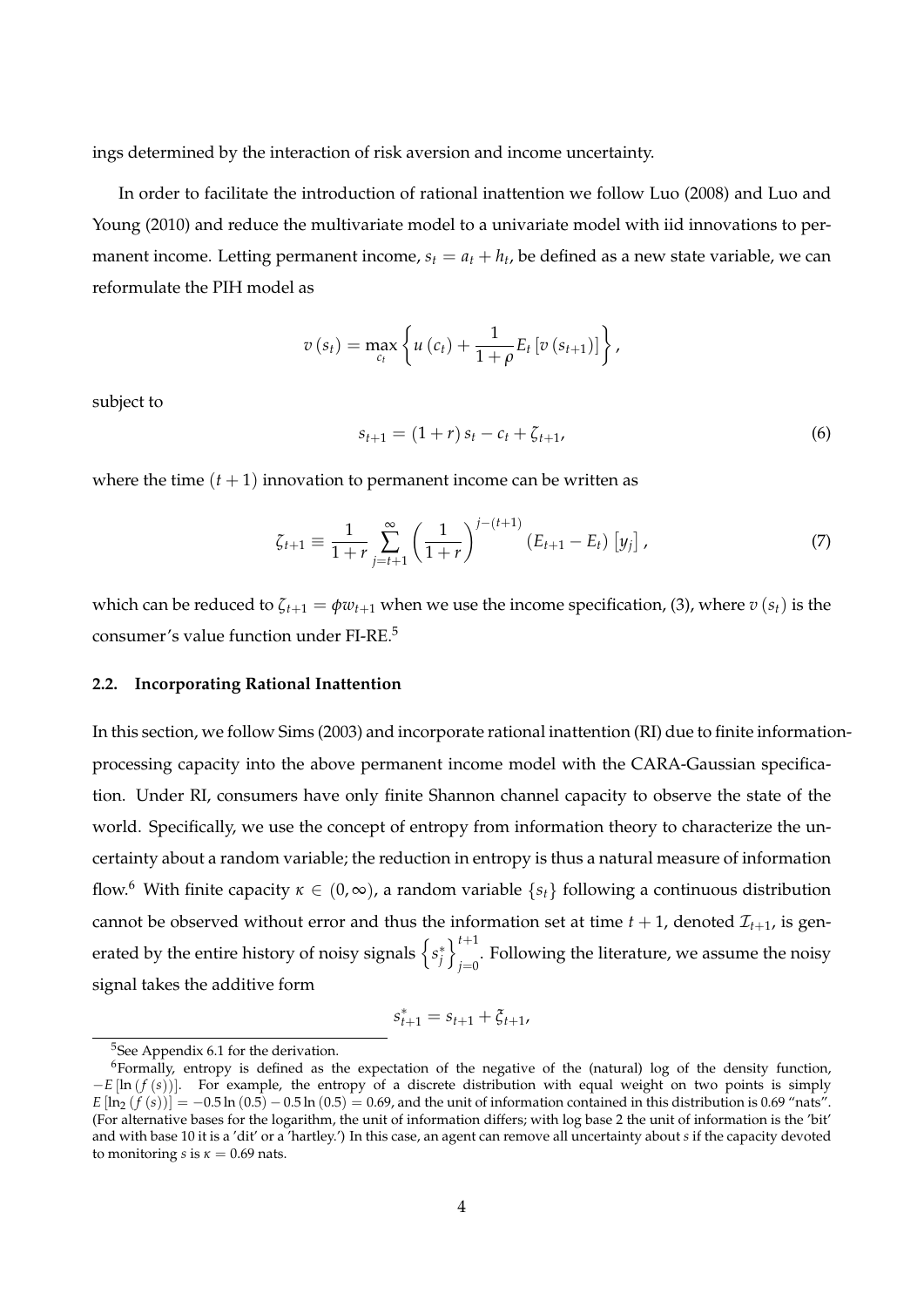where *ξt*+<sup>1</sup> is the endogenous noise caused by finite capacity.<sup>7</sup> We further assume that *ξt*+<sup>1</sup> is an iid idiosyncratic shock and is independent of the fundamental shocks hitting the economy. The reason that the RI-induced noise is idiosyncratic is that the endogenous noise arises from the consumer's own internal information-processing constraint. Agents with finite capacity will choose a new signal  $s_{t+1}^* \in \mathcal{I}_{t+1} = \{s_1^*, s_2^*, \dots, s_{t+1}^*\}$  that reduces the uncertainty about the variable  $s_{t+1}$  as much as possible. Formally, this idea can be described by the information constraint

$$
\mathcal{H}\left(s_{t+1}|\mathcal{I}_t\right) - \mathcal{H}\left(s_{t+1}|\mathcal{I}_{t+1}\right) \leq \kappa,\tag{8}
$$

where *κ* is the investor's information channel capacity,  $H(s_{t+1} | \mathcal{I}_t)$  denotes the entropy of the state prior to observing the new signal at  $t + 1$ , and  $\mathcal{H}(s_{t+1} | \mathcal{I}_{t+1})$  is the entropy after observing the new signal. *κ* imposes an upper bound on the amount of information flow – that is, the change in the entropy – that can be transmitted in any given period. Finally, following the literature, we suppose that the prior distribution of  $s_{t+1}$  is Gaussian.

Although we adopt the CARA-Gaussian setting in our model, we will assume the loss function due to imperfect-state-observation is still quadratic. Using a quadratic loss function, Sims (2003) shows that the true state under RI also follows a normal distribution  $s_t|\mathcal{I}_t \sim N(E[s_t|\mathcal{I}_t],\Sigma_t)$ , where  $\Sigma_t = E_t \left[ (s_t - \widehat{s}_t)^2 \right]$ . In addition, given that the noisy signal takes the additive form  $s_{t+1}^* = s_{t+1} +$ *ξt*+1, the noise *ξt*+<sup>1</sup> will also be Gaussian. In this case, (8) reduces to

$$
\ln\left(|\Psi_t|\right) - \ln\left(|\Sigma_{t+1}|\right) \leq 2\kappa,\tag{9}
$$

where  $\Sigma_{t+1} = \text{var}_{t+1} (s_{t+1})$  and  $\Psi_t = \text{var}_t (s_{t+1}) = (1+r)^2 \Sigma_t + \text{var}_t (\zeta_{t+1})$  are the posterior and prior variance of the state variable, *st*+1, respectively. In our univariate model, (9) fully determines the value of the steady state conditional variance Σ:

$$
\Sigma = \frac{\text{var}_t(\zeta_{t+1})}{\exp(2\kappa) - (1+r)^2},\tag{10}
$$

which means that  $\Sigma$  is entirely determined by the variance of the exogenous shock (var<sub>t</sub> ( $\zeta$ <sub>t+1</sub>)) and finite capacity (*κ*). <sup>8</sup> Following the steps outlined in Luo and Young (2013), we can compute the

<sup>7</sup>For other types of imperfect information about state variables, see Pischke (1995) and Wang (2004). Pischke (1995) assumes that consumers ignore the aggregate income component, and Wang (2004) assume that consumers cannot distinguish two individual components in the income process.

<sup>&</sup>lt;sup>8</sup>Note that here we need to impose the restriction  $\exp(2\kappa) - (1 + r)^2 > 0$ . If this condition fails, the state is not stabilizable and the unconditional variance diverges.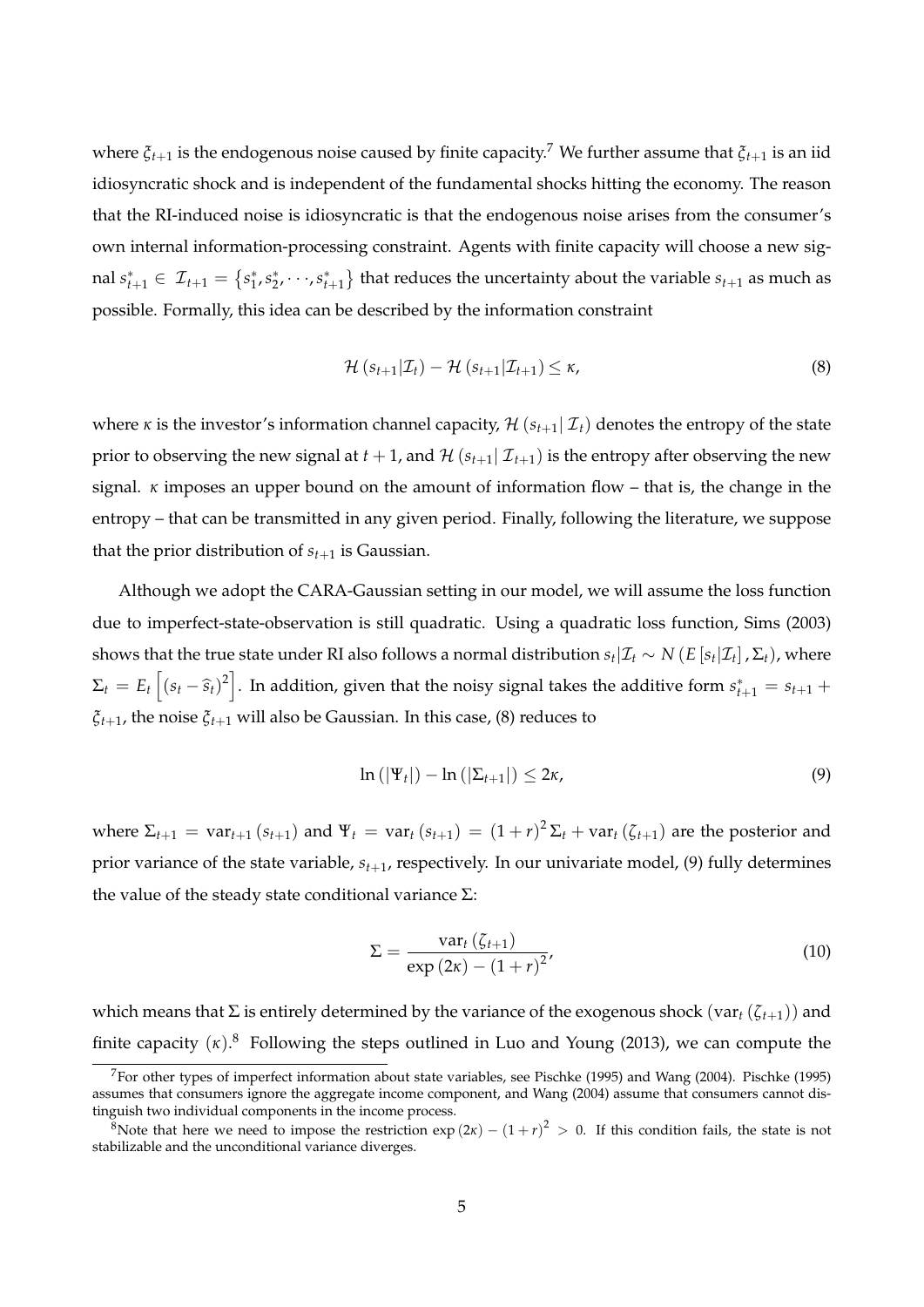Kalman gain in the steady state *θ* as

$$
\theta = 1 - 1/\exp(2\kappa); \tag{11}
$$

*θ* measures the fraction of uncertainty removed by a new signal in each period.<sup>9</sup>

The evolution of the estimated state  $\widehat{s}_t$  is governed by the Kalman filtering equation

$$
\widehat{s}_{t+1} = (1 - \theta) ((1 + r) \widehat{s}_t - c_t) + \theta s_{t+1}^*.
$$
 (12)

Combining (6) with (12) yields

$$
\widehat{s}_{t+1} = (1+r)\widehat{s}_t - c_t + \widehat{\zeta}_{t+1},\tag{13}
$$

where

$$
\widehat{\zeta}_{t+1} = \theta \left(1+r\right) \left(s_t - \widehat{s}_t\right) + \theta \left(\zeta_{t+1} + \zeta_{t+1}\right) \tag{14}
$$

is the innovation to  $\hat{s}_{t+1}$  and is independent of all the other terms on the RHS of (13).  $\hat{\zeta}_{t+1}$  is an  $\mathrm{MA}(\infty)$  process with  $E_t\left[ \widehat{\zeta}_{t+1} \right] = 0$  and

$$
\text{var}\left(\widehat{\zeta}_{t+1}\right)=\Gamma\left(\theta,r\right)\omega_{\zeta}^{2},
$$

where  $\Gamma\left(\theta,r\right) = \frac{\theta}{1-(1-\theta)(1+r)^2} > 1$  for  $\theta < 1$ , and

$$
s_t - \widehat{s}_t = \frac{\left(1 - \theta\right)\zeta_t}{1 - \left(1 - \theta\right)\left(1 + r\right) \cdot L} - \frac{\theta \zeta_t}{1 - \left(1 - \theta\right)\left(1 + r\right) \cdot L} \tag{15}
$$

is the estimation error with  $E_t [s_t - \widehat{s}_t] = 0$  and  $var(s_t - \widehat{s}_t) = \frac{1-\theta}{1-(1-\theta)(1+r)^2} \omega_{\zeta}^2$ .

## **3. General Equilibrium under RI**

## **3.1. Optimal Consumption and Savings functions**

Following the standard procedure in the literature, the consumption function and the value function under RI can be obtained by solving the following stochastic Bellman equation:

$$
\widehat{v}(\widehat{s}_t) = \max_{c_t} \left\{ -\frac{1}{\alpha} \exp\left(-\alpha c_t\right) + \frac{1}{1+\rho} E_t \left[\widehat{v}\left(\widehat{s}_{t+1}\right)\right] \right\},\tag{16}
$$

<sup>&</sup>lt;sup>9</sup>One could instead model RI as having a fixed marginal cost of acquiring channel capacity; as discussed in Luo and Young (2014) the two formulations are equivalent for the questions at hand here. See Section 3.3 for a detailed discussion on this case.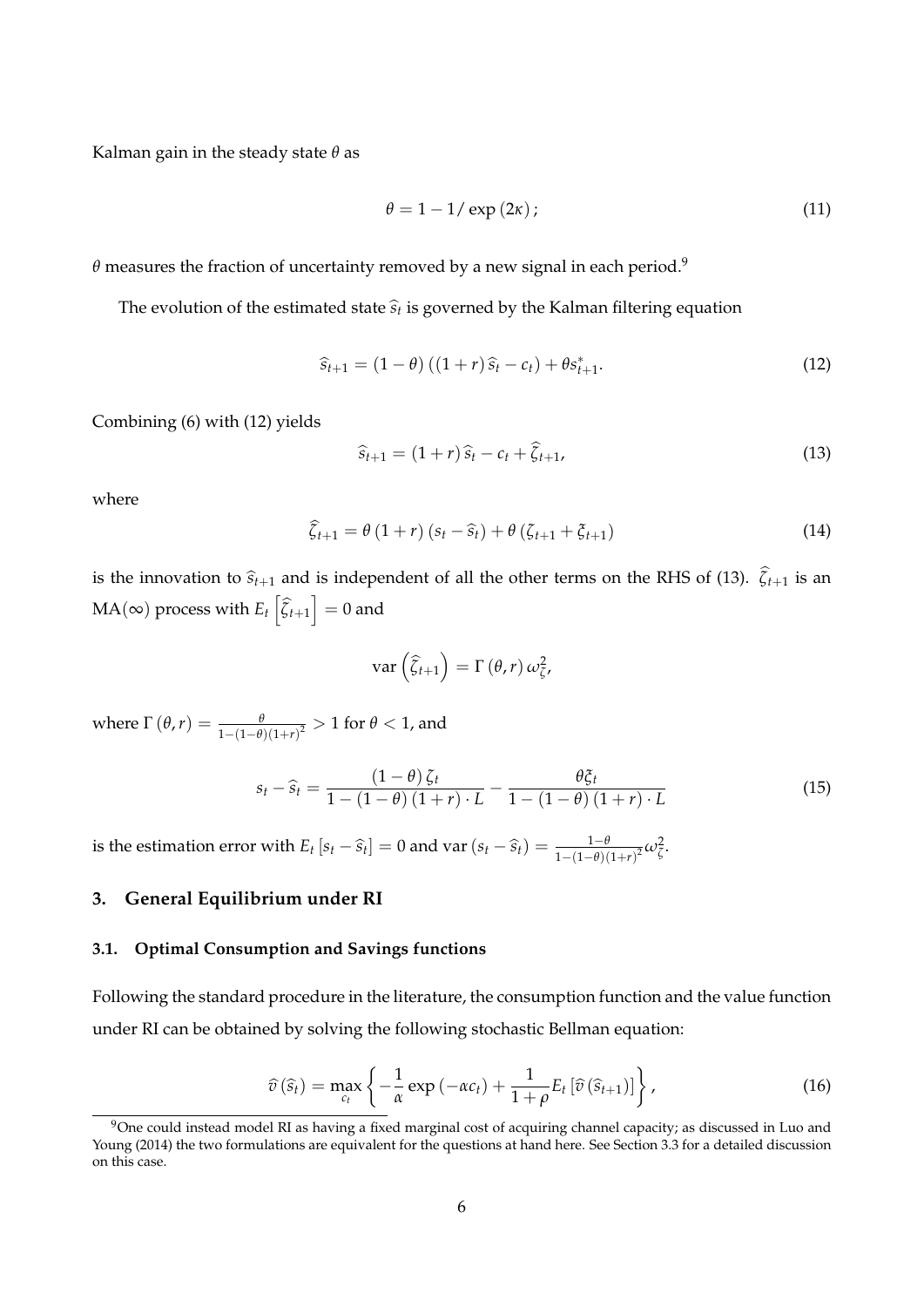subject to (13)-(15). The following proposition summarizes the main results from the above precautionarysavings model with RI:

**Proposition 1.** *For a given Kalman gain, θ, the value function is*

$$
\widehat{v}(\widehat{s}_t) = -\frac{1}{r\alpha} \exp\left(-r\alpha \left\{\widehat{s}_t - \frac{1}{r\alpha} \ln\left(1+r\right) + \frac{1}{r^2\alpha} \left[\ln\left(\frac{1+\rho}{1+r}\right) - \ln E_t \left[\exp\left(-r\alpha \widehat{\zeta}_{t+1}\right)\right]\right]\right\}\right), (17)
$$

*the consumption function is*

$$
c_t^* = r \left\{ \widehat{s}_t + \frac{1}{\alpha r^2} \left[ \ln \left( \frac{1+\rho}{1+r} \right) - \ln E_t \left[ \exp \left( -r \alpha \widehat{\zeta}_{t+1} \right) \right] \right] \right\},
$$
(18)

 $\blacksquare$ 

*and the saving function is*

$$
d_{t}^{*} = (1 - \phi_{1}) \phi \left(y_{t} - \overline{y}\right) + r\left(s_{t} - \widehat{s}_{t}\right) + \frac{1}{r\alpha} \left[\ln E_{t} \left[\exp\left(-r\alpha \widehat{\zeta}_{t+1}\right)\right] - \Psi\left(r\right)\right],\tag{19}
$$

*where s*<sub>t</sub> −  $\widehat{s}_t$  *is an MA*(∞) *estimation error process given in* (15) *and*  $\Psi$  (*r*) = ln  $\left(\frac{1+\rho}{1+r}\right)$ 1+*r .*

*Proof.* See Appendix 6.1.

Comparing (4) with (18), it is clear that the two consumption functions are identical except that we replace  $s_t$  with  $\hat{s}_t$  and  $\zeta_{t+1}$  ( $\equiv \phi w_{t+1}$ ) with  $\hat{\zeta}_{t+1}$ , respectively. First, given that

$$
\ln E_t \left[ \exp \left( -r \alpha \zeta_{t+1} \right) \right] = \frac{1}{2} \left( r \alpha \right)^2 \omega_{\zeta}^2,
$$
  

$$
\ln E_t \left[ \exp \left( -r \alpha \widehat{\zeta}_{t+1} \right) \right] = \frac{1}{2} \Gamma \left( \theta, r \right) \left( r \alpha \right)^2 \omega_{\zeta}^2,
$$

it is straightforward to show that the precautionary saving premium due to limited attention is

$$
P_{ri} \equiv \frac{1}{\alpha r} \ln E_t \left[ \exp \left( -r \alpha \widehat{\zeta}_{t+1} \right) - \exp \left( -r \alpha \zeta_{t+1} \right) \right] = \frac{1}{2} \left( \Gamma \left( \theta, r \right) - 1 \right) r \alpha \omega_{\zeta}^2, \tag{20}
$$

which is clearly decreasing with the degree of attention  $(\theta)$ , and is increasing with the coefficient of absolute risk aversion  $(\alpha)$  and the persistence and volatility of the income shock  $(\phi \text{ and } \sigma)$  for any given *θ*. In other words, RI can amplify the impact of the interaction of risk aversion and income uncertainty on increasing the amount of precautionary savings.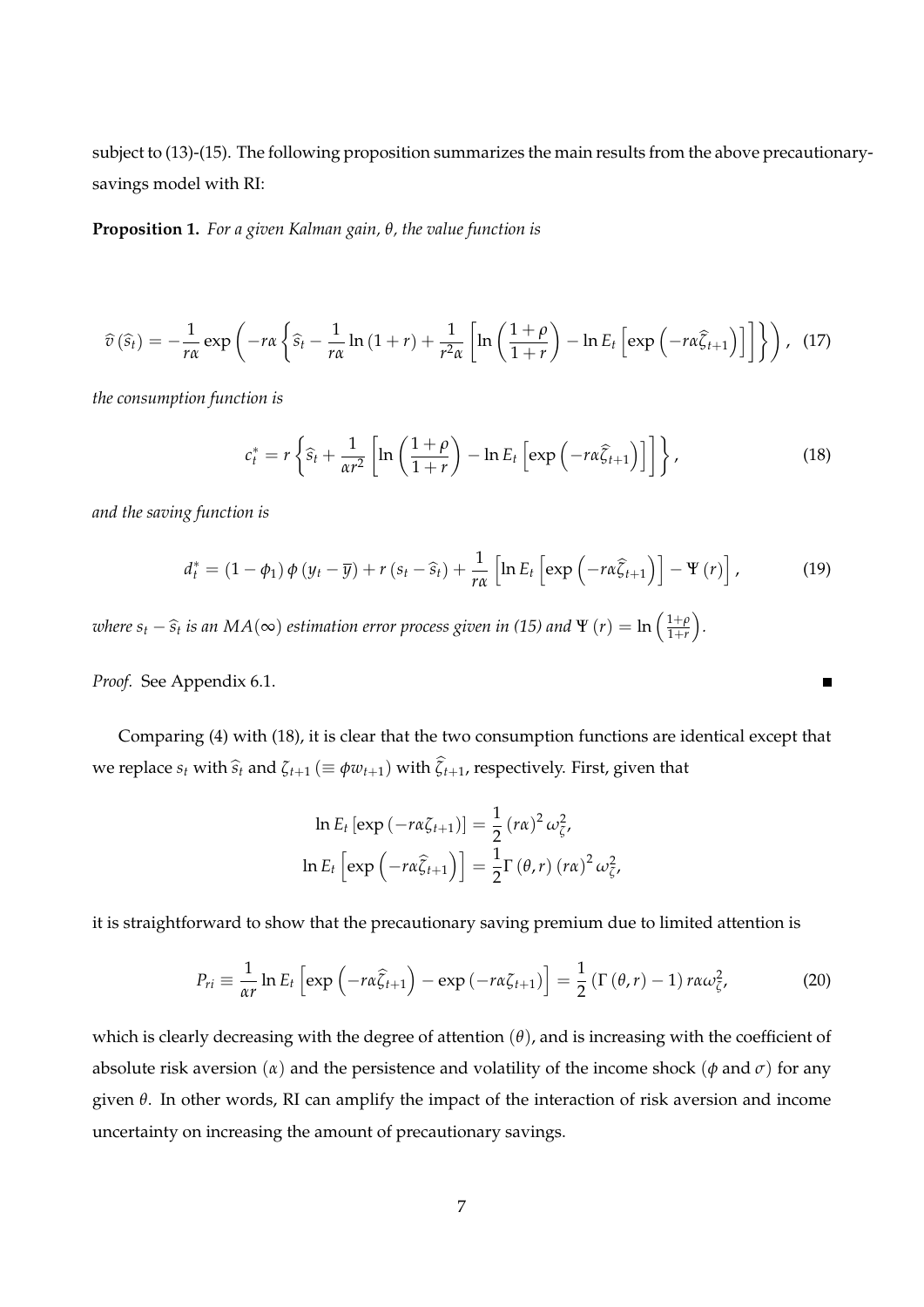To further explore the precautionary savings premium in (20), we isolate the effects of RI on individual consumption and saving by rewriting (18) as

$$
c_t^* = r\hat{s}_t + \frac{1}{r\alpha} \left\{ \Psi(r) - \left[ \frac{\ln E_t \left[ \exp\left( -r\alpha\theta \left(1+r\right) \left(s_t - \hat{s}_t\right) \right) \right] + \frac{1}{2} \left( r\alpha\theta\omega_\zeta \right)^2 + \cdots \right\} \right\},\qquad(21)
$$

where  $\Psi(r) = \ln \left( \frac{1+\rho}{1+r} \right)$ 1+*r* measures the relative importance of impatience to the interest rate in determining optimal consumption (it is greater than 0 if  $\rho > r$ ),

$$
\frac{1}{\alpha r}\ln E_t\left[\exp\left(-\alpha r\theta\left(1+r\right)\left(s_t-\widehat{s}_t\right)\right)\right]=r\alpha\theta\left(1-\theta\right)\Gamma\left(\theta,r\right)\left(1+r\right)^2\omega_{\zeta}^2
$$

is the precautionary savings premium due to the time  $t$  estimation error,  $\left(r\alpha\theta\omega_\zeta\right)^2$  /2 is the precautionary savings premium driven by the exogenous fundamental income shocks  $\{w_t\}$ , and  $(1-\theta) \Gamma(\theta) \left(r\alpha\omega_\zeta\right)^2/2$ captures the precautionary savings premium driven by the endogenous noise shocks, {*ξt*}. <sup>10</sup> Note that when  $\theta$  converges to 1, the consumption function with RI, (18), reduces to that of the Wang (2003) model, (4). From (18), for finite capacity ( $\kappa < \infty$  or  $\theta \in (0,1)$ ), the precautionary saving premium due to fundamental shocks is lower than that in the full-information case, i.e.,  $\left(r\alpha\theta\omega_\zeta\right)^2$  /2  $<$  $(r \alpha \omega_{\zeta})^2$  /2 because of the incomplete adjustment of consumption to the fundamental shock, while we have two new positive terms that increase the total savings more than the absolute value of the reduced savings: (i) the premium due to the estimation error and (ii) the premium due to the RI-induced endogenous noise.

Note that given the time *t* available information, the conditional mean of (19) can be written as:<sup>11</sup>

$$
\widetilde{d}_{t} = f_{t} + \left(\frac{1}{2}r\alpha\Gamma\left(\theta,r\right)\omega_{\zeta}^{2} - \frac{1}{r\alpha}\Psi\left(r\right)\right),\tag{22}
$$

where the first term  $f_t = (1 - \phi_1) \phi(y_t - \overline{y})$  captures the consumer's demand for savings "for a *rainy day",* and the second term,  $\frac{1}{2}$ *rα*Γ (*θ, r*)  $\omega_{\zeta}^2$ , is the certainty equivalent of the innovation to the perceived state*,*  $\widehat{s}_t$ .

## **3.2. Existence of General Equilibrium**

As in Wang (2003), we assume that the economy is populated by a continuum of *ex ante* identical, but *ex post* heterogeneous agents, of total mass normalized to one, with each agent solving the

<sup>&</sup>lt;sup>10</sup>This result is derived by using Equation (15) and the iid property of the processes  $\left\{\widehat{\zeta}_t\right\}$ ,  $\{\zeta_t\}$ , and  $\{\xi_t\}$ .

<sup>&</sup>lt;sup>11</sup>Note that here we use the fact that  $E_t [s_t - \hat{s}_t] = 0$ .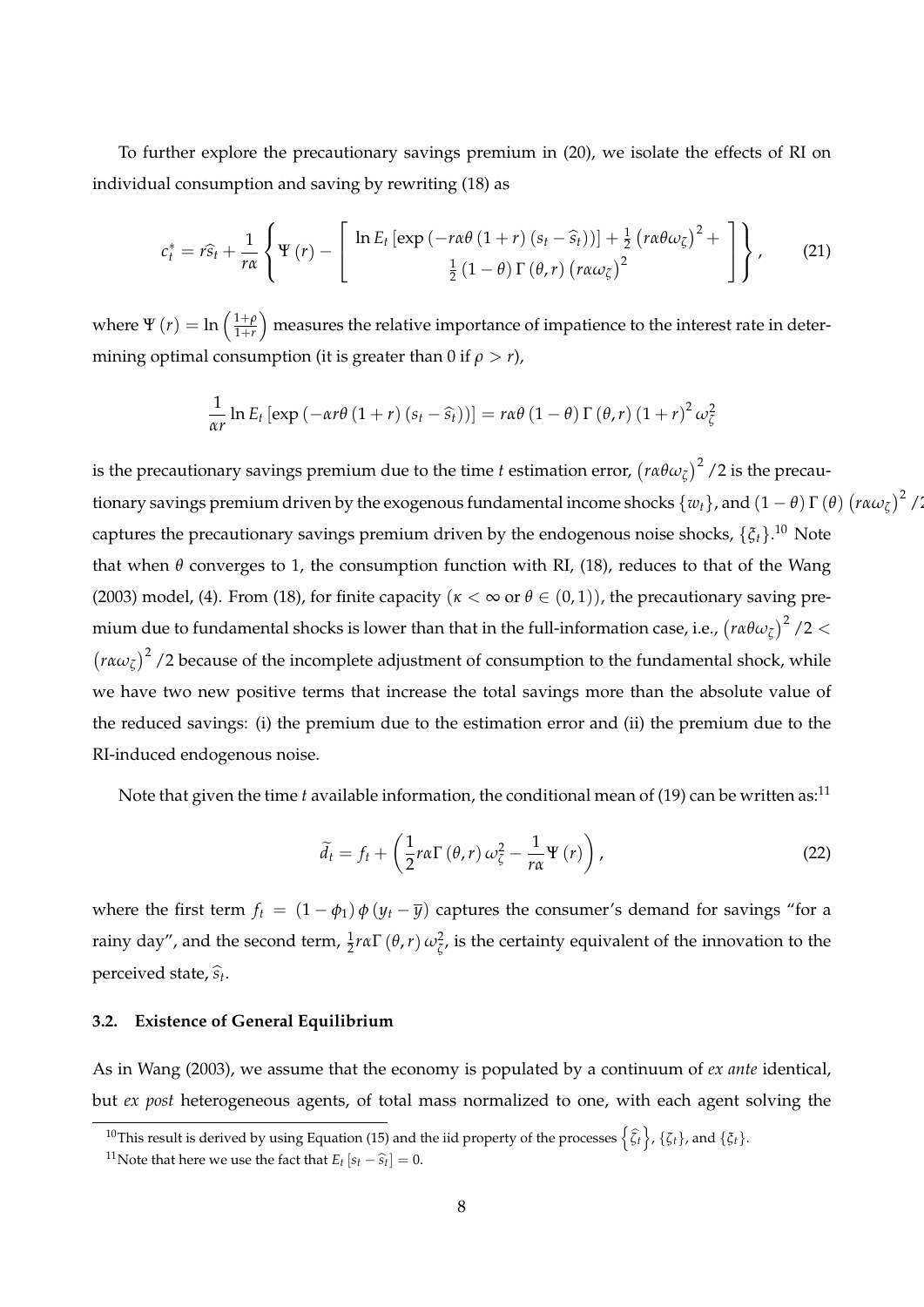optimal consumption and savings problem with RI specified in (16). Similar to Huggett (1993), the risk-free asset in our model is a pure-consumption loan and is in zero net supply. The initial crosssectional distribution of permanent income is assumed to be its stationary distribution  $\Phi(\cdot)$ . By the law of large numbers in Sun (2006), provided that the spaces of agents and the probability space are constructed appropriately, aggregate permanent income and the cross-sectional distribution of permanent income  $\Phi(\cdot)$  are constant over time.

**Proposition 2.** *The total savings demand "for a rainy day" in the precautionary savings model with RI equals zero for any positive interest rate. That is,*  $F_t(r) = \int_{y_t} f_t(r) d\Phi(y_t) = 0$ *, for*  $r > 0$ *.* 

*Proof.* The proof uses the LLN and is the same as that in Wang (2003).

Proposition 2 states that the total savings "for a rainy day" is zero, at any positive interest rate. Therefore, from (20), for *r* > 0, the expression for total savings under RI in the economy at time *t* is

$$
D(\theta, r) \equiv \frac{1}{r\alpha} \left( \Pi(\theta, r) - \Psi(r) \right) = \frac{1}{r\alpha} \left[ \frac{1}{2} \left( r\alpha \right)^2 \Gamma(\theta, r) \omega_{\zeta}^2 - \Psi(r) \right],
$$
 (23)

where  $\Pi(\theta,r) = \frac{1}{2}(r\alpha)^2 \Gamma(\theta,r) \omega_{\zeta}^2$  measures the amount of precautionary savings, and  $\Psi(r)$  captures the dissaving effects of impatience. Given (23), an equilibrium under RI is defined by an interest rate *r* ∗ satisfying

$$
D(\theta, r^*) = 0. \tag{24}
$$

 $\blacksquare$ 

The following proposition shows the existence of the equilibrium and the PIH holds in the RI general equilibrium:

**Proposition 3.** *There exists at least one equilibrium with an interest rate*  $r^* \in (0,\rho)$  *in the precautionarysavings model with RI. In any such equilibrium, each agent's consumption is described by the PIH, in that*

$$
c_t^* = r^* \hat{s}_t, \tag{25}
$$

 $\hat{s}_t = E\left[s_t|\mathcal{I}_t\right]$  is the perceived value of permanent income. Furthermore, in this equilibrium, the *evolution equations of wealth and consumption are*

$$
\Delta a_{t+1}^* = \frac{1 - \phi_1}{1 + r^* - \phi_1} \left( y_t - \overline{y} \right) + r^* \left( s_t - \widehat{s}_t \right), \tag{26}
$$

$$
\Delta c_{t+1}^* = r^* \widehat{\zeta}_{t+1},\tag{27}
$$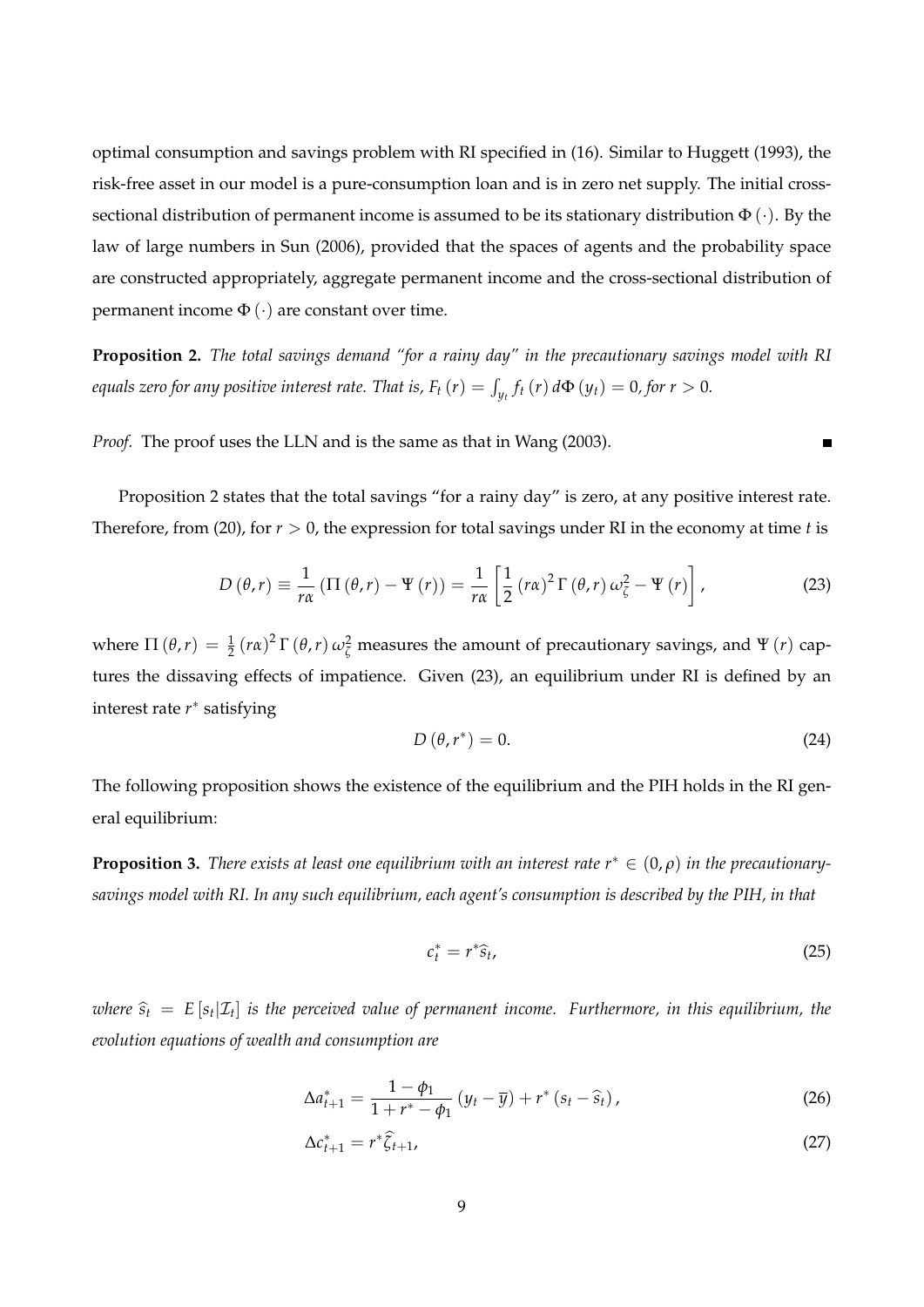respectively, where 
$$
\hat{\zeta}_{t+1}
$$
 is specified in (14) with  $E_t \left[ \hat{\zeta}_{t+1} \right] = 0$ ,  $\text{var} \left( \hat{\zeta}_{t+1} \right) = \Gamma \left( \theta, r^* \right) \omega_{\zeta}^2$ , and  $\Gamma \left( \theta, r^* \right) = \frac{\theta}{1 - (1 - \theta)(1 + r^*)^2}$ .

*Proof.* If  $r > \rho$ , the two terms,  $\Pi(\theta, r)$  and  $\Psi(r)$ , in the expression for total savings  $D(\theta, r^*)$ , are positive, which contradicts the equilibrium condition,  $D(\theta, r^*) = 0$ . Since  $\Pi(\theta, r) - \Psi(r) < 0$  (> 0) when  $r = 0$  ( $r = \rho$ ), the continuity of the expression for total savings implies that there exists at least one interest rate  $r^* \in (0,\rho)$  such that  $D(\theta,r^*) = 0$ . From (18), we can obtain the individual's optimal consumption rule under RI in general equilibrium as  $c_t^* = r^* \widehat{s}_t$ . Substituting (25) into (2) yields (26). Using (13) and (25), we can obtain (27). Ē

The intuition behind Proposition 3 is similar to that in Wang (2003). With an individual's constant total precautionary savings demand  $\Pi(\theta, r)$ , for any  $r > 0$ , the equilibrium interest rate  $r^*$ must be at a level with the property that individual's dissavings demand due to impatience is exactly balanced by their total precautionary-savings demand,  $\Pi(\theta, r^*) = \Psi(r^*)$ . Figure 1 shows that the aggregate saving function is increasing with the interest rate, and there exists a unique interest rate  $r^*$  for every given θ such that  $D(\theta, r^*) = 0$ . Here we choose the parameter values as follows:  $\alpha = 2.5$ ,  $\phi_1 = 0.88$ ,  $\sigma = 0.29$ , and  $\rho = 0.04$ .<sup>12</sup>

Given (18) and (24), it is clear that even though the individual increases their total precautionary savings for information frictions, the level of aggregate savings also equals zero. That is, RI does not affect the aggregate wealth in the economy. In contrast, RI affects the equilibrium interest rate. With lower Shannon channel capacity, the equilibrium interest rate is lower.

From the equilibrium condition,

$$
\frac{1}{2}\left(r^*\alpha\right)^2\Gamma\left(\theta,r^*\right)\omega_{\zeta}^2-\ln\left(\frac{1+\rho}{1+r^*}\right)=0,\tag{28}
$$

it is straightforward to show that

$$
\frac{dr^*}{d\theta} = \frac{r^* (2+r^*)}{\theta \left[1 - (1-\theta) (1+r^*)^2\right]} \left\{ \begin{array}{c} \frac{2(1-\phi_1)[1-(1-\theta)(1+r^*)]+2r^*(1-\theta)(1+r^*)}{r^*(1+r^*-\phi_1)\left[1-(1-\theta)(1+r^*)^2\right]} \\ + \frac{1}{(1+r^*)\ln\left(\frac{1+\rho}{1+r^*}\right)} \end{array} \right\}^{-1} > 0,
$$
\n(29)

where  $1 - (1 - \theta) (1 + r^*)^2 > 0$  and  $\ln \left( \frac{1 + \rho}{1 + r^*} \right)$ 1+*r* ∗  $\big) > 0$ . It is clear from this expression that *r*<sup>\*</sup> is locally

 $12$ In Section 4.1, we will provide more details about how to estimate the income process using the U.S. data. The main result here is robust to the choices of these parameter values.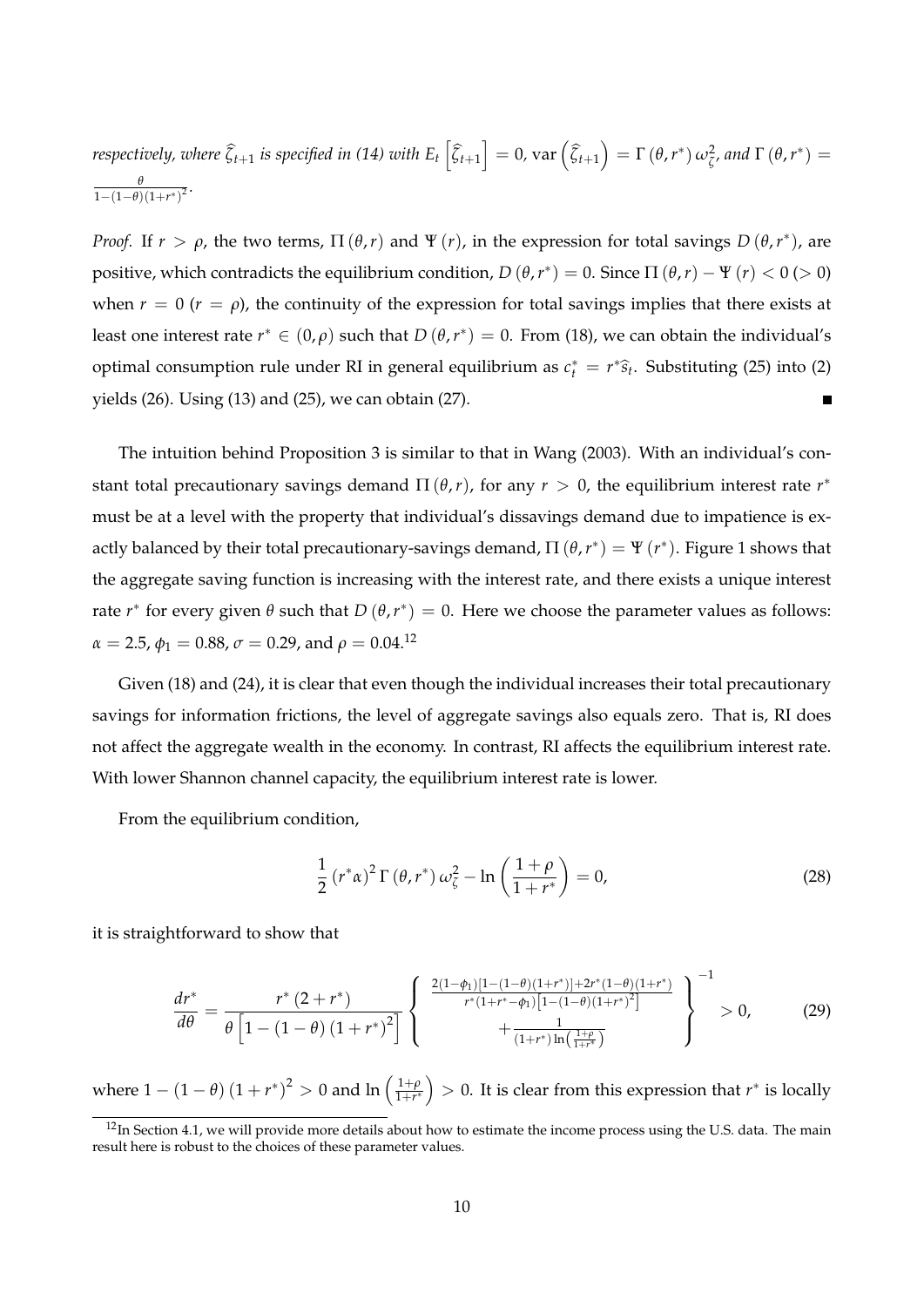unique and decreasing in the degree of inattention 1 − *θ*. Figure 2 illustrates *r* ∗ as a function of *θ* for different values of *α*, and clearly shows that the general equilibrium interest rate is increasing with the degree of attention,  $\theta$ .<sup>13</sup> The first row of Table 1 reports the general equilibrium interest rates for different values of *θ*. <sup>14</sup> We can see from the table that *r* ∗ decreases as the degree of inattention increases. For example, if *θ* is reduced from 1 to 0.2, *r* ∗ is reduced from 2.95 percent to 2.77 percent. One might ask what a reasonable value of *θ* is, and whether a drop from 1 to 0.2 is "large" in any sense. Unfortunately, it is not straightforward to answer these questions, so we simply note that 0.2 is larger than the value needed to match portfolio holdings in Luo (2010) and is therefore not obviously unreasonable.

## **3.3. Elastic Capacity**

As argued in Sims (2010), instead of using fixed channel capacity to model finite informationprocessing ability, one could assume that the marginal cost of information-processing (i.e., the shadow price of information-processing capacity) is fixed. That is, the Lagrange multiplier on (9) is constant. In the univariate case, the objective of the agent with finite capacity in the filtering problem is to minimize the discounted expected mean square error (MSE),  $E_t\left[\sum_{t=0}^\infty \beta^t\left(s_t-s^*_t\right)^2\right]$ , subject to the information-processing constraint, or

$$
\min_{\{\Sigma_t\}} \left\{ \sum_{t=0}^{\infty} \beta^t \left[ \Sigma_t + \lambda \ln \left( \frac{R^2 \Sigma_{t-1} + \omega_{\zeta}^2}{\Sigma_t} \right) \right] \right\},\
$$

where  $\Sigma_t$  is the conditional variance at *t*,  $\lambda$  is the Lagrange multiplier corresponding to (9). Solving this problem yields the optimal steady state conditional variance:

$$
\Sigma = \frac{R^2 (1 - \beta) \tilde{\lambda} - 1 + \sqrt{\left[R^2 (1 - \beta) \tilde{\lambda} - 1\right]^2 + 4 \tilde{\lambda} R^2}}{2R^2} \omega_{\zeta}^2,
$$
(30)

where  $\lambda = \lambda/\omega_{\zeta}^2$  is the normalized shadow price of information-processing capacity. It is straightforward to show that as  $\lambda$  goes to 0,  $\Sigma = 0$ ; and as  $\lambda$  goes to  $\infty$ ,  $\Sigma = \infty$ . Note that  $\frac{\partial \ln \Sigma}{\partial \ln \omega_{\zeta}^2} < 1$  if we adopt the assumption that  $\lambda$  is fixed, while  $\frac{\partial \ln \Sigma}{\partial \ln \omega_{\zeta}^2} = 1$  in the fixed  $\kappa$  case. Comparing (30) with (10), it is clear that the two RI modeling strategies are observationally equivalent in the sense that they

<sup>&</sup>lt;sup>13</sup>Here we use the same parameter values as above. For different values of  $\sigma$  and  $\phi_1$ , we have the similar pattern of the equilibrium interest rate as in the benchmark case.

 $^{14}$ Here we also set  $\gamma=2.5$ ,  $\phi_1=0.88$ ,  $\sigma=0.29$ , and  $\rho=0.04.$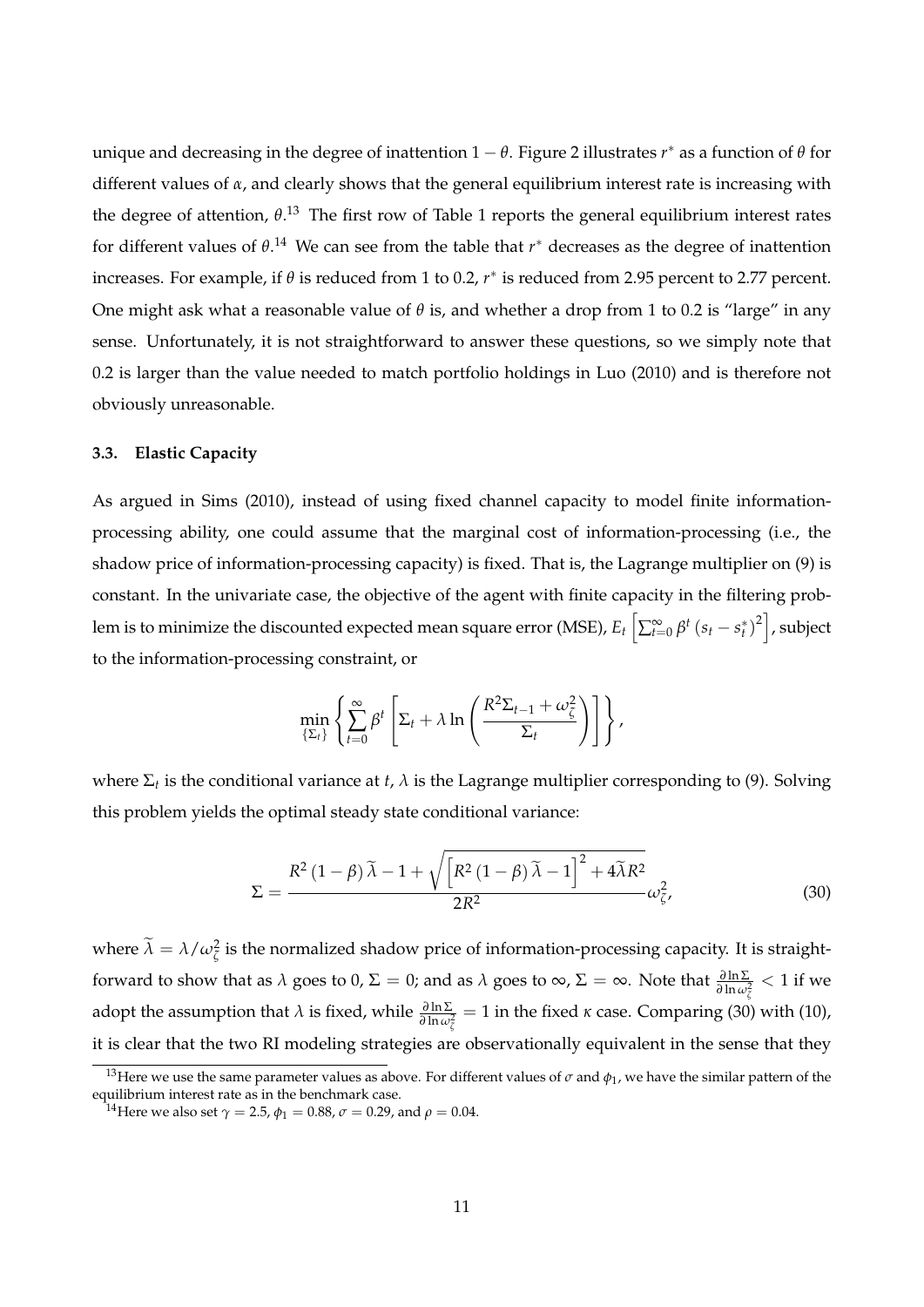lead to the same conditional variance if the following equality holds:

$$
\kappa\left(R,\widetilde{\lambda}\right) = \ln R + \frac{1}{2}\ln\left(1 + \frac{2}{R^2\left(1-\beta\right)\widetilde{\lambda}-1 + \sqrt{\left[R^2\left(1-\beta\right)\widetilde{\lambda}-1\right]^2 + 4\widetilde{\lambda}R^2}}\right). \tag{31}
$$

In this case, the Kalman gain is

$$
\theta\left(R,\widetilde{\lambda}\right) = 1 - \frac{1}{R} \left\{ 1 + \frac{2}{R^2 \left(1 - \beta\right) \widetilde{\lambda} - 1 + \sqrt{\left[R^2 \left(1 - \beta\right) \widetilde{\lambda} - 1\right]^2 + 4 \widetilde{\lambda} R^2}} \right\}^{-1}.
$$
 (32)

It is obvious that *κ* converges to its lower limit  $\kappa = \ln(R) \approx R - 1$  as  $\lambda$  goes to  $\infty$ ; and it converges to ∞ as *λ* goes to 0. In other words, using this RI modeling strategy, the consumer is allowed to adjust the optimal level of capacity in such a way that the marginal cost of information-processing for the problem at hand remains constant. Note that this result is consistent with the concept of 'elastic' capacity proposed in Kahneman (1973).

Given this relationship between  $\lambda$  and  $\theta$  (or  $\kappa$ ), in the following analysis we just use the value of  $\theta$  to measure the degree of attention. It is worth noting that although the above two RI modeling strategies, inelastic and elastic capacity, are observationally equivalent in the "static" sense, they have distinct implications for the model's propagation mechanism if the economy is experiencing regime switching (e.g., before and after the great moderation). With inelastic capacity, the propagation mechanism governed by the Kalman gain is fixed regardless of changes in fundamental uncertainty, while with elastic capacity the propagation mechanism will change in response to changes in fundamental uncertainty.

The key difference between the elastic capacity case and the fixed capacity case is that *κ* and *θ* now depend on both the equilibrium interest rate and labor income uncertainty for a given *λ*. The equilibrium interest rate is now determined implicitly by the following function:

$$
D\left(\theta\left(r^*,\tilde{\lambda}\right),r^*\right) \equiv \frac{1}{r^*\alpha} \left[\frac{1}{2}\left(r^*\alpha\right)^2 \Gamma\left(\theta\left(r^*,\tilde{\lambda}\right),r^*\right) \omega_{\zeta}^2 - \ln\left(\frac{1+\rho}{1+r^*}\right)\right] = 0. \tag{33}
$$

Figure 3 illustrates how *r* ∗ varies with labor income uncertainty, *σ*, for fixed information-processing cost, *λ*. It clearly shows that the aggregate saving function is increasing with the interest rate and the general equilibrium interest rate is decreasing with labor income uncertainty. We can see from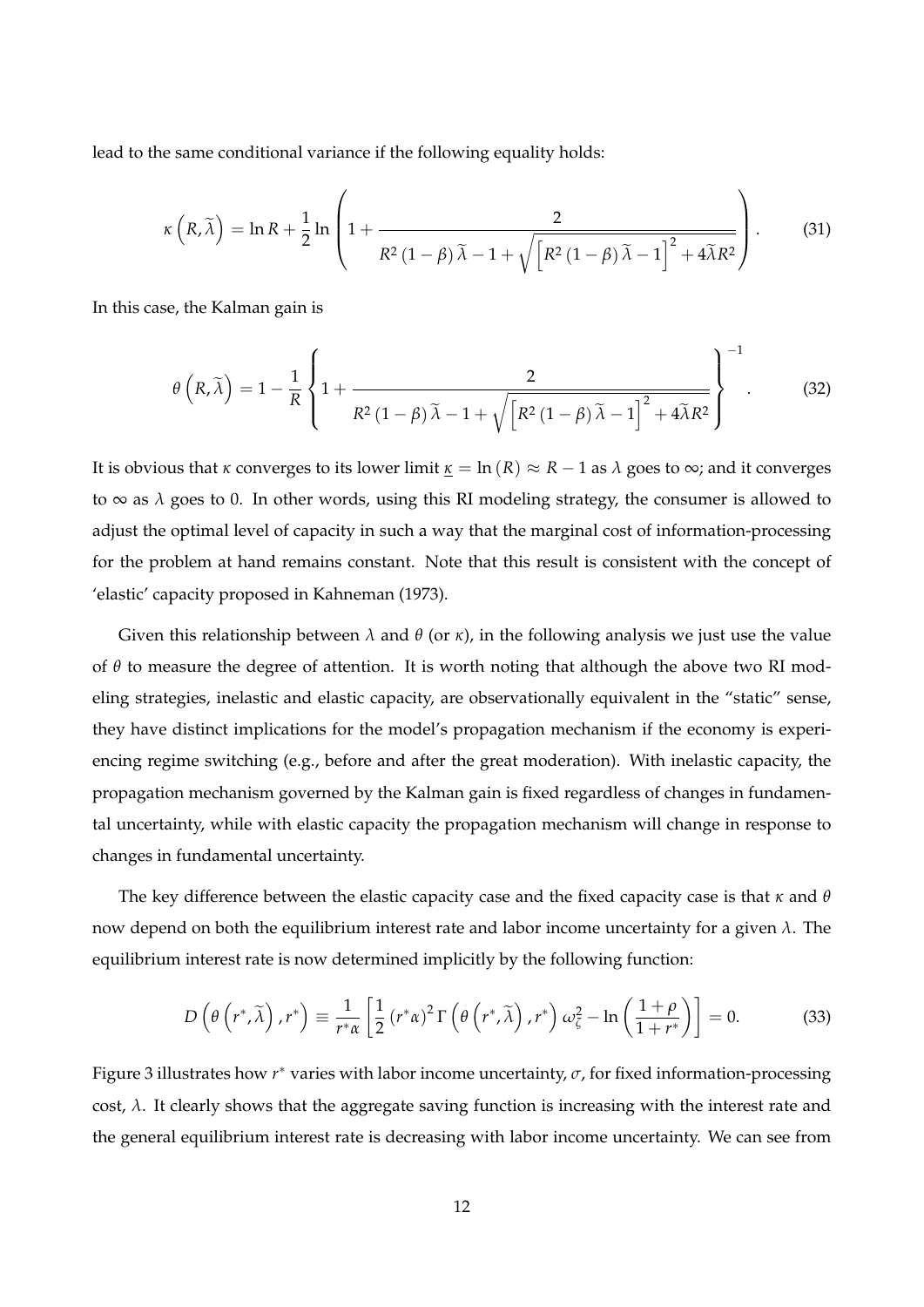Table 2 that when the economy becomes more volatile (i.e., larger *σ*), the Kalman gain (*θ*) increases while the equilibrium interest rate (*r* ∗ ) decreases. This result is different from that obtained in the fixed capacity case in which *θ* and *r* ∗ move in the same direction. (See Table 1.) The main reason for this result is that income uncertainty affects the equilibrium interest rate via two channel: (i) the direct channel which leads to higher aggregate savings (i.e., the  $\omega_{\zeta}^2$  term in (33)) and (ii) the indirect channel which leads to lower aggregate savings (i.e., the  $\theta\left(r^*,\widetilde\lambda\right)$  term in (33)), and the direct channel dominates.

## **3.4. Comparison with Habit Formation**

Habit formation (HF) has been widely used in economic models to study the consumption and saving behavior and asset pricing. It can be modelled directly as a structure of preferences in which psychological factors make consumers prefer to gradual adjustment in consumption, thereby consumption volatility is more painful than it would be in the absence of habit persistence. As shown in Luo (2008) within a partial equilibrium PIH framework, the key difference between HF and RI is that individual consumption under RI reacts not only to income shocks but also to its own endogenous noises induced by finite capacity. In other words, although the two models lead to the same response of consumption to income shocks, consumption growth under RI is more volatile than that under habit formation at the individual level because the noise terms due to RI also contribute to the relative volatility of consumption. In contrast, the effects of HF and RI on aggregate consumption could be similar because aggregating across all individuals would weaken or even eliminate the impacts of the endogenous noises on consumption growth.<sup>15</sup>

In this section, we compare the different implications of HF and RI in the general equilibrium framework. Following Alessie and Lusardi (1997), we introduce HF into the FI-RE model specified in Section 2.1 by assuming that the utility function takes the following form:

$$
u\left(c_{t}, c_{t-1}\right) = -\frac{1}{\alpha} \exp\left(-\alpha\left(c_{t} - \gamma c_{t-1}\right)\right). \tag{34}
$$

Using the same solution method used in Section 2.1, we can solve for the consumption function

<sup>&</sup>lt;sup>15</sup>Reis (2006) showed that infrequent adjustments due to inattentiveness also leads to gradual responses of aggregate consumption to income shocks, which matches the empirical evidence. See Luo (2008) for a discussion on Sims' rational inattention hypothess and Reis' inattentiveness hypothesis.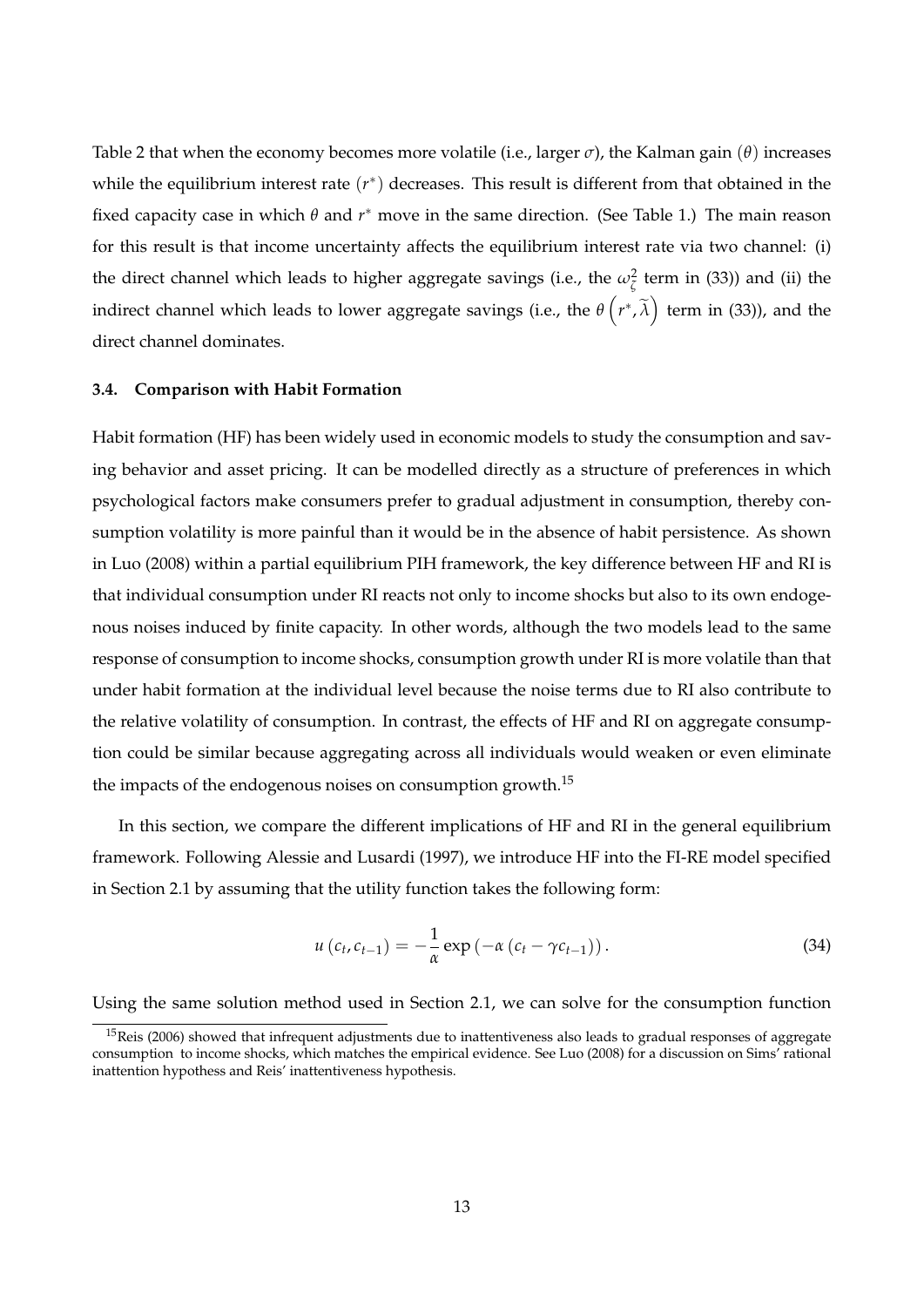under HF as follows:<sup>16</sup>

$$
c_t = \frac{r(1+r-\gamma)}{1+r} s_t + \frac{\gamma}{1+r} c_{t-1} + \frac{1}{r\alpha} \left( \ln \left( \frac{1+\rho}{1+r} \right) - \ln E_t \left[ \exp \left( -\frac{\alpha r (1+r-\gamma)}{1+r} \zeta_{t+1} \right) \right] \right). \tag{35}
$$

The corresponding saving function can thus be written as:

$$
d_{t} = (1 - \phi_{1}) \phi (y_{t} - \overline{y}) + \frac{r^{2} \gamma}{r + 1} \frac{\zeta_{t}}{1 - \gamma \cdot L} - \frac{1}{\alpha (1 - \gamma)} \left( \ln \left( \frac{1 + \rho}{1 + r} \right) - \ln E_{t} \left[ \exp \left( - \frac{r \alpha (1 + r - \gamma)}{1 + r} \zeta_{t+1} \right) \right] \right).
$$

Following the same definition of general equilibrium in our benchmark model, it is straightforward to show that there exists an equilibrium interest rate *r* ∗ such that:

$$
\ln\left(\frac{1+\rho}{1+r^*}\right) - \frac{1}{2}\left(r^*\alpha\right)^2 \widetilde{\Gamma}\left(\gamma,r^*\right)\omega_{\zeta}^2 = 0,\tag{36}
$$

where  $\widetilde{\Gamma}(\gamma, r^*) = \left(\frac{1+r^*-\gamma}{1+r^*}\right)$  $\big)^2 < 1$ , and

$$
\frac{dr^*}{d\gamma} < 0. \tag{37}
$$

That is, the stronger the habit persistence, the higher the equilibrium interest rate.<sup>17</sup> In summary, we can conclude that although both RI and HF can lead to slow adjustments in consumption, they have opposte impacts on the equilibrium interest rate.<sup>18</sup> RI has the potential to reduce the equilibrium interest rate, while HF has the potential to increase it. The main reason for this result is that RI introduces endogenous noises into the economy which creates an additinal demand for precautionary savings and drives down the equilibrium interest rate.

## **4. Quantitative Results**

#### **4.1. Empirical Evidence**

In order to measure the relative consumption dispersion in the data,  $\frac{sd(Δc)}{sd(Δy)}$ , we construct a panel data set which contains both consumption and income at the household level. We also use this panel to estimate the household income process. As panel data for consumption generally are not available, we first describe how we construct a consumption panel based on the Panel Study of

<sup>16</sup>See Appendix 6.2 for the derivation.

 $17$ In a partial equilibrium model, Alessie and Lusardi (1997) show that the stronger the habit, the less impact of income uncertainty on the precautionary saving term.

 $18$ It is worth noting that the mechanisms of RI and HF to generate slow adjustment are distinct. Under RI, slow adjustment is due to finite information processing capacity. In contrast, slow adjustment is optimal under FI because consumers are assumed to prefer to smooth not only consumption but also consumption growth.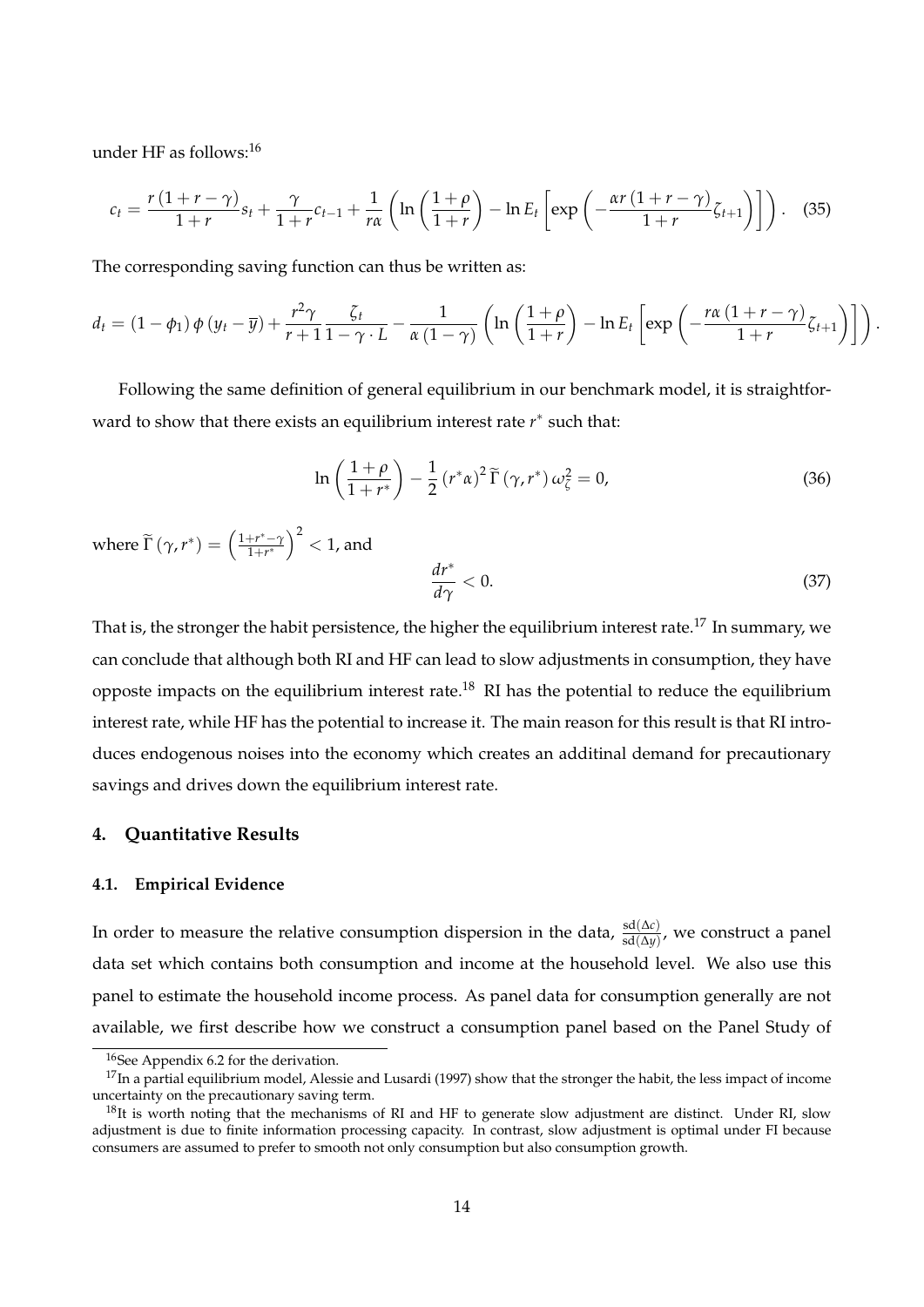Income Dynamics (PSID) and the Consumer Expenditure Survey (CEX).

Following Blundell, Pistaferri, and Preston (2008), we define the household income as total household income (including wage, financial, and transfer income of head, wife, and all others in household) minus financial income (defined as the sum of annual dividend income, interest income, rental income, trust fund income, and income from royalties for the head of the household only) minus the tax liability of nonfinancial income. This tax liability is defined as the total tax liability multiplied by the nonfinancial share of total income. Tax liabilities after 1992 are not reported in the PSID and so we estimate them using the TAXSIM program from the National Bureau of Economic Research. Our final household income measure can be expressed as:

# income measure = (total HH income – financial income) – taxes  $\times$   $\frac{\text{total HH income}}{\text{total HH income}}$ .

The PSID does not include enough consumption expenditure data to create full picture of household nondurable consumption. Such detailed expenditures are found, though, in the CEX from the Bureau of Labor Statistics. But households in this study are only interviewed for four consecutive quarters and thus do not form a panel. To create a panel of consumption to match the PSID income measures, we use an estimated demand function for imputing nondurable consumption created by Guvenen and Smith (2014). Using an IV regression, they estimate a demand function for nondurable consumption that fits the detailed data in the CEX. The demand function uses demographic information and food consumption which can be found in both the CEX and PSID. Thus, we use this demand function of food consumption and demographic information (including age, family size, inflation measures, race, and education) to estimate nondurable consumption for PSID households, creating a consumption panel.

Our household sample selection closely follows that of Blundell et al. (2008) as well.<sup>19</sup> We exclude households in the PSID low-income and Latino samples. We exclude household incomes in years of family composition change, divorce or remarriage, and female headship. We also exclude incomes in years where the head or wife is under 30 or over 65, or is missing education, region, or income responses. We also exclude household incomes where non-financial income is less than \$1000, where year-over-year income change is greater than \$90, 000, and where year-over-year consumption change is greater than \$50, 000. Our final panel contains 7, 220 unique households with

 $19$ They create a new panel series of consumption that combines information from PSID and CEX, focusing on the period when some of the largest changes in income inequality occurred. For other explanations for observed consumption and income inequality, see Krueger and Perri (2006) and Attanasio and Pavoni (2012).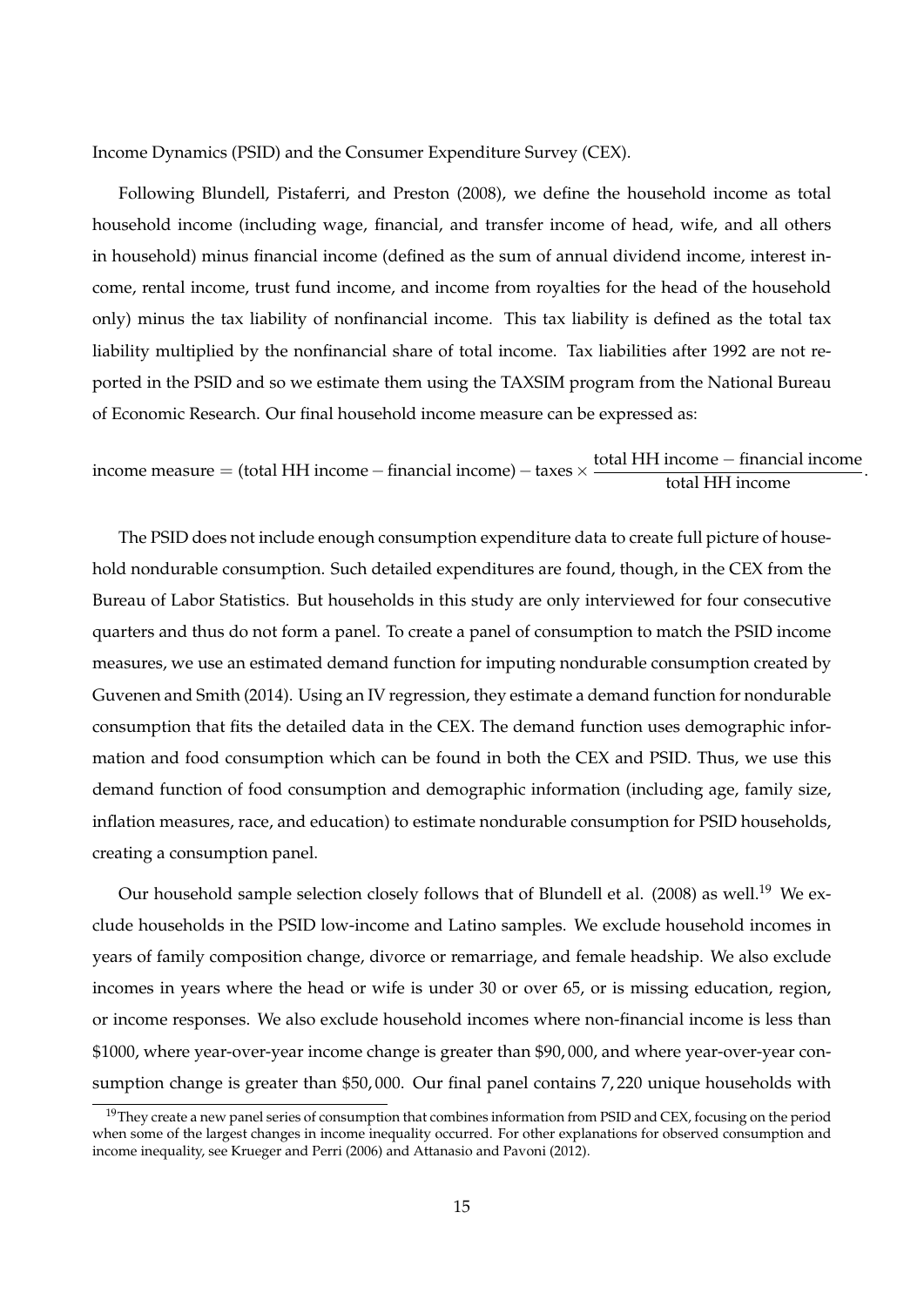54, 901 yearly income responses and 50, 422 imputed nondurable consumption values.<sup>20</sup>

With this constructed panel of household income and consumption, Figure 5 shows the relative dispersion of consumption, defined as the ratio of the standard deviation of the consumption change to the standard deviation of the income change between 1980 and 2000. The basic pattern confirms but extends the findings in Blundell et al. (2008). Basically, the relative consumption dispersion declines in the 1980s. Based on our theoretic model, we are able to quantify the contribution of rational inattention to this decline.

In order to estimate the income process, we narrow the sample period to the years 1980 − 1996, due to the PSID survey changing to a biennial schedule after 1996. To further restrict the sample to exclude households with dramatic year-over-year income and consumption changes, we eliminate household observations in years where either income or consumption has increased more than 200% or decreased more than 80% from the previous year. Following Floden and Lindé (2001), we normalize household income measures as ratios of the mean for that year. We then exclude all household values in years in which the income is less than 10% of the mean for that year or more than ten times the mean. To eliminate possible heteroskedasticity in the income measures, we follow Floden and Lindé (2001) to regress each on a series of demographic variables to remove variation caused by differences in age and education. We next subtract these fitted values from each measure to create a panel of income residuals. We then use this panel to estimate the household income process as specified by equation (3) by running panel regressions on lagged income. The estimated values of *φ*1, *φ*2, and *σ* are 0.0006, 0.88, and 0.29, respectively.

## **4.2. Empirical Implications for the Dynamics of Consumption, Wealth, and Income**

Luo (2008) examines how RI affects consumption volatility in a partial equilibrium version of the PIH model presented above. In general equilibrium, since RI affects the equilibrium interest rate via interacting with the coefficient of absolute risk aversion and income uncertainty, it will have an additional effect on consumption dynamics. Using (26) and (27), we can obtain the key stochastic properties of the joint dynamics of individual consumption, income, and saving. The following proposition summarizes the implications of RI for the relative volatility of consumption to income as well as the relative volatility of financial wealth to income:

<sup>&</sup>lt;sup>20</sup>There are more household incomes than imputed consumption values because food consumption - the main input variable in Guvenen and Smith's nondurable demand function - is not reported in the PSID for the years 1987 and 1988. Dividing the total income responses by unique households yields an average of 7 − 8 years of responses per household. These years are not necessarily consecutive as our sample selection procedure allows households to be excluded in certain years but return to the sample if they later meet the criteria once again.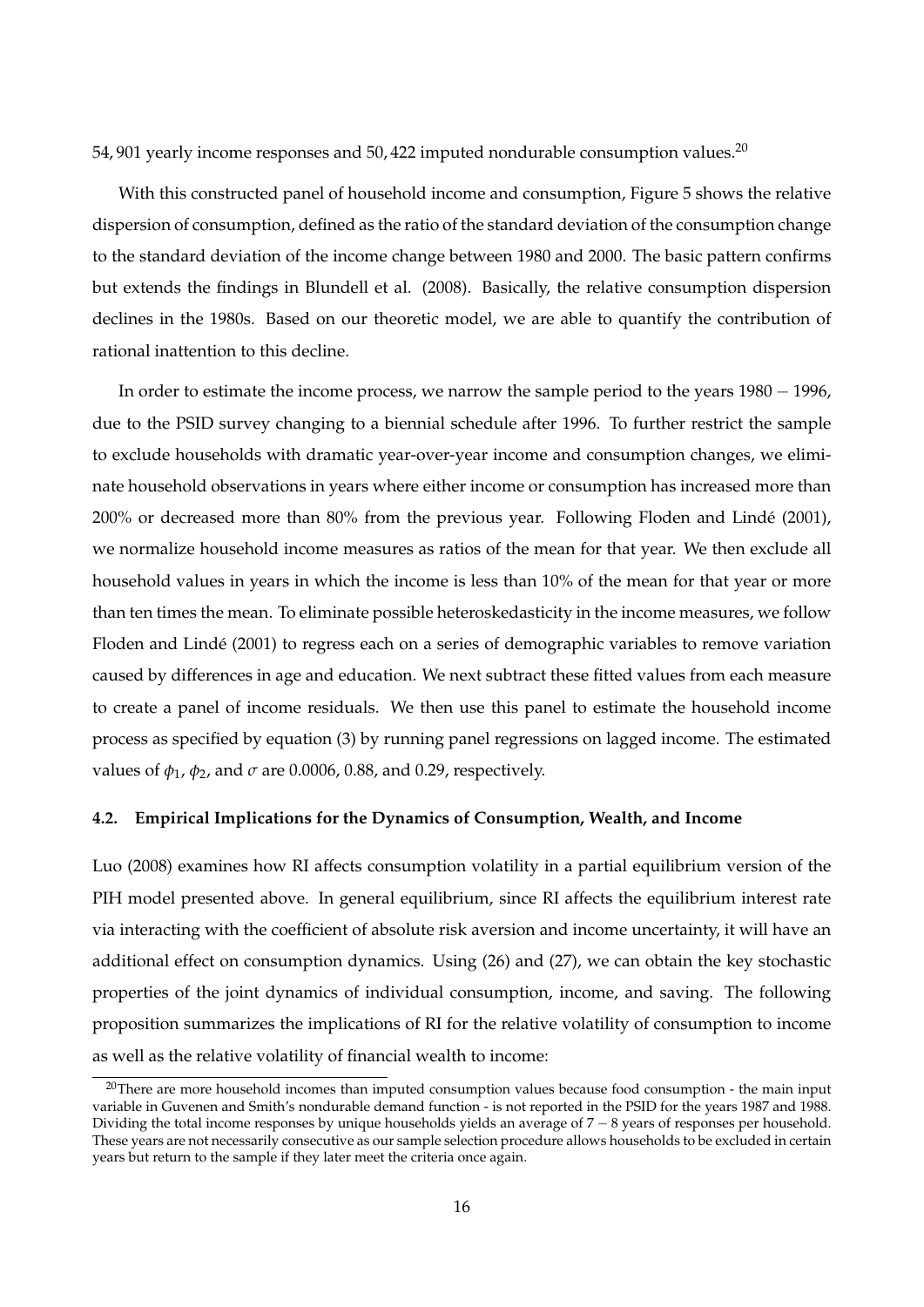**Proposition 4.** *Under RI, the relative volatility of individual consumption growth to income growth is*

$$
\mu_{cy} \equiv \frac{sd\left(\Delta c_t^*\right)}{sd\left(\Delta y_t\right)} = \phi r^* \sqrt{\frac{\left(1 + \phi_1\right)\Gamma\left(\theta, r^*\right)}{2}},\tag{38}
$$

*and the relative volatility of financial wealth to income is*

$$
\mu_{ay} \equiv \frac{sd\left(\Delta a_t^*\right)}{sd\left(\Delta y_t\right)} = \frac{1}{\sqrt{2}\left(1 + r^* - \phi_1\right)} \sqrt{1 - \phi_1 + \frac{\left(r^*\right)^2 \left(1 - \theta\right)\left(1 + \phi_1\right)}{1 - \left(1 + r^*\right)^2 \left(1 - \theta\right)} + \frac{2r^*\left(1 - \theta\right)\left(1 - \phi_1^2\right)}{1 - \phi_1(1 - \theta)\left(1 + r^*\right)}}. \tag{39}
$$

*Proof.* See Online Appendix.

Expression (38) shows that RI has two opposing effects on consumption volatility. The first effect is direct through its presence in the expression of  $\Gamma(\theta, r^*)$ , whereas the second effect is through the general equilibrium interest rate  $(r^*)$  and is thus indirect. Using the expression of  $\Gamma(\theta, r^*)$ , it is straightforward to show that the direct effect of RI is to increase consumption volatility. The intuition is very simple: the presence of the RI-induced noise dominates the slow adjustment of consumption in determining consumption volatility at the individual level. In contrast, the indirect effect of RI will reduce consumption volatility because it reduces the general equilibrium interest rate and  $\partial \Gamma(\theta, r^*) / \partial r^* > 0$ . Following the literature of precautionary savings and the estimated income process in the preceding subsection, we set  $\rho = 0.04$ ,  $\alpha = 2.5$ ,  $\sigma = 0.29$ , and  $\phi_1 = 0.88$ . The second to fourth rows of Table 1 reports how the interest rate and the relative volatility of consumption and wealth to income vary with  $\theta$  in general equilibrium. It is clear from the second row of Table 1 that RI can significantly affect the equilibrium interest rate. For example, when *θ* decreasese from 100% to 10%, *r* ∗ decreases from 2.95% to 2.51%. From the third row of Table 1, the relative volatility of consumption growth to income growth increases with the degree of inattention. For example, when *θ* decreasese from 100% to 10%, *µcy* increases from 0.191 to 0.227. That is, the direct effect of inattention via the Γ (θ, r<sup>\*</sup>) term dominates its indirect general equilibrium effect via *r* ∗ . We can get the same conclusion by shutting down the general equilibrium (GE) channel, see the corresponding partial equilibrium (PE) results reported in the same table. Comparing the GE and PE results in Table 1, we can see the values of  $\mu_{cv}$  are slightly lower in the GE case if the interest rate is fixed as *θ* decreases. In other words, the general equilibrium effect of RI tends to reduce the volatility of individual consumption in this case. $21$ 

<sup>&</sup>lt;sup>21</sup>We cannot examine the stochastic properties of aggregate consumption dynamics because all idiosyncratic shocks (income shocks and RI-induced noise shocks) cancel out after aggregating aross consumers.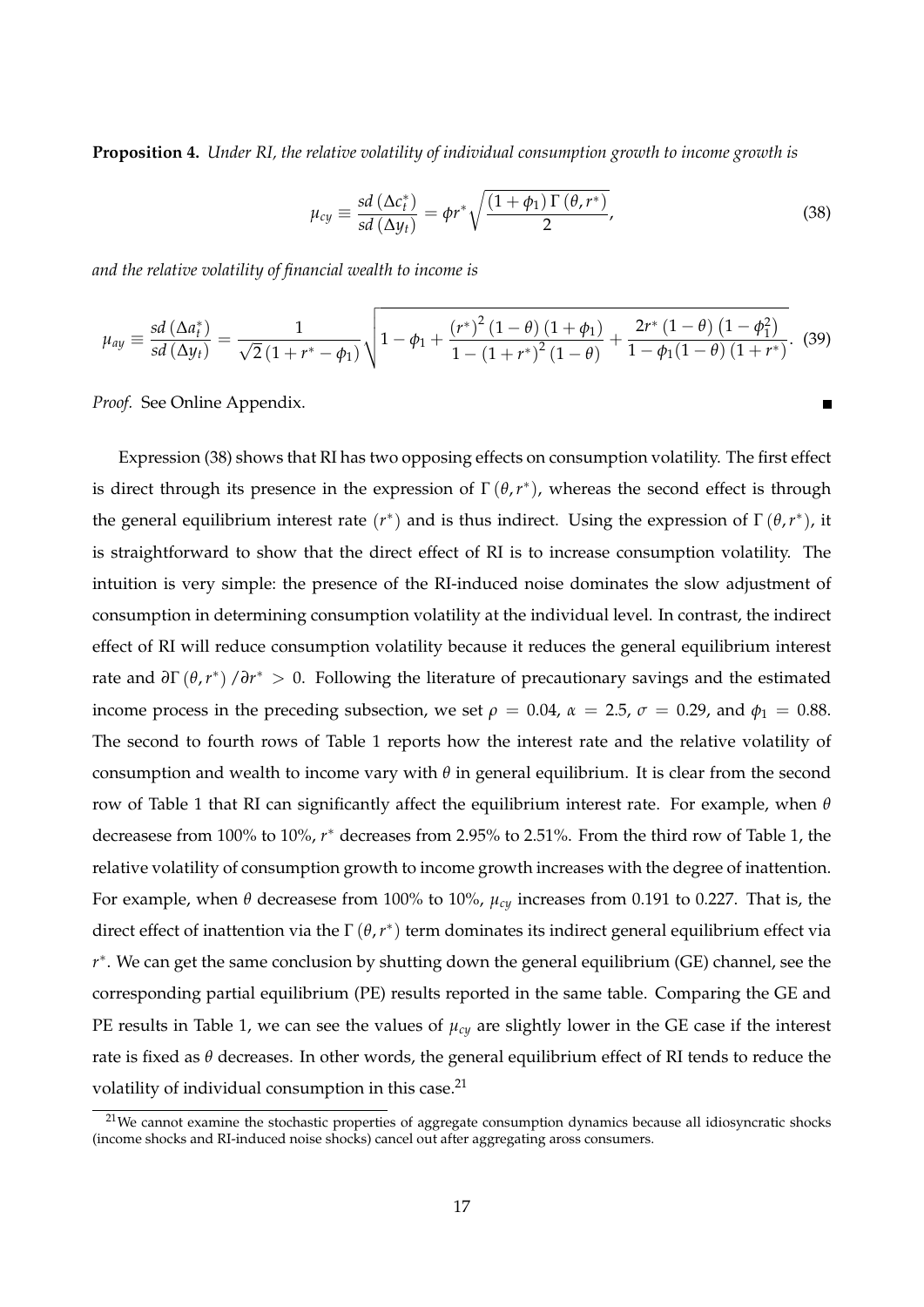Another important implication of RI in general equilibrium is that RI leads to more skewed wealth inequality measured by *µay*, the relative volatility of financial wealth to labor income. From the fourth row of Table 1, we can see that when *θ* is reduced from 1 to 0.1, *µay* increases from 1.639 to 2.145. From (26), it is clear that the main driving force behind this result is the presence of the estimation error,  $s_t - \hat{s}_t$  because  $\partial \text{var}(s_t - \hat{s}_t) / \partial \theta < 0$ . Note that although  $\partial r^* / \partial \theta > 0$ , the estimation error channel dominates the general equilibrium channel and raises the wealth inequality. Therefore, RI might have the potential to increase the theoretical wealth inequality, which makes the model fit the data better. $^{22}$ 

Table 2 reports how elastic Kalman gain, the general equilibrium interest rate, and the relative volatility of consumption and wealth to income for different values of *σ*. It is clear from the second row of Table 2 that the Kalman gain increases with income volatility. For example, if  $λ = 50$ ,  $θ$  is almost doubled when  $\sigma$  increases from 0.2 to 0.4. From the third row of Table 2, we can see that RI has significant effects on the equilibrium interest rate. For example, *r* ∗ decreases from 3.184% to 2.402% when  $\sigma$  increases from 0.2 to 0.4. It is worth noting that in the elastic capacity case an increase in income volatility affects the equilibrium interest rate via two channels: (i) the direct channel (the  $\omega_{\zeta}^2$  term in (33)) and (ii) the indirect channel (the elastic capacity  $\theta$  term in (33)). The second panel of Table 2 reports the results when we shut down the indirect channel and assume that  $\theta = 1$ . Comparing the third and sixth rows of Table 2, we can see that the indirect channel is more important when  $\sigma$  is relatively low. For example, given that  $\sigma = 0.1$ ,  $r^*$  decreases from 3.811% to 3.528% when we switch from the FI economy to the RI economy. Furthermore, the relative volatility of consumption growth to income growth decreases with the value of  $\sigma$  in general equilibrium. That is, consumption becomes smoother when income becomes more volatile. For example, in the equilibrium RI economy,  $\mu_{cy}$  decreases from 0.243 to 0.171 when  $\sigma$  is doubled from 0.2 to 0.4.<sup>23</sup> This theoretical result can be used to explain the empirical evidence documented in Blundell, Pistaferri, and Preston (2008) that income and consumption inequality diverged over the sampling period.

To further explore this issue in our model, we do the following exercise. First, we divide the full sample into two sub-samples (1980 − 1986 and 1987 − 1996; or 1980 − 1987 and 1988 − 1996)

<sup>&</sup>lt;sup>22</sup>The literature has typically found that simple models based on standard CRRA preferences and on uninsurable shocks to labor income cannot account for the observed U.S. wealth distribution. For example, Aiyagari (1994) finds considerably less wealth concentration in a model with only idiosyncratic labor earnings uncertainty. However, it is worth noting that given the CARA-Gaussian setting, the model here is not suitable to address the issue like why the top 1% or 5% rich families hold a large fraction of financial wealth in the U.S. economy.

<sup>&</sup>lt;sup>23</sup>It is not surprising that  $\mu_{c}$  is greater in the equilibrium RI economy than in the equilibrium FI economy because the value of *θ* is less than 1 in the RI case. This result is the same as that we obtained in the fixed capacity case and reported in Table 1.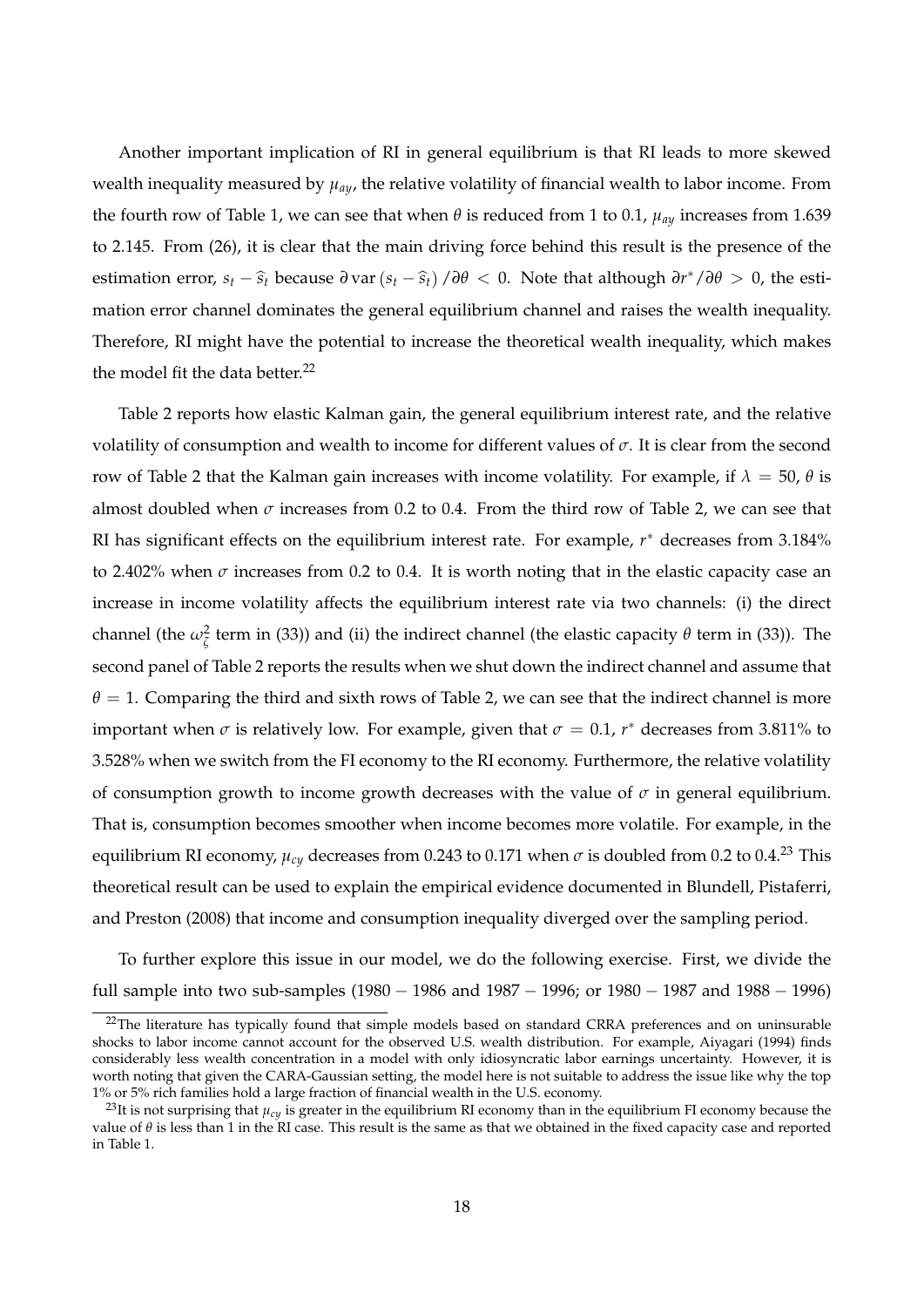and apply the same estimation procedure to re-estimate  $\sigma$  and  $\phi_2$ . (See Table 3 for the estimation results.) They show that household income becomes more volatile in late periods than earlier ones. For example, the standard deviation of *y* is 0.47 in the sub-sample (1980 − 1986), while it is 0.59 in the sub-sample (1987 − 1996). The average values of *µcy* are 0.2447 and 0.1919 in the first and second sub-samples, respectively. In the elastic capacity case, using the estimated income processes in the first sub-sample, we first use  $\mu_{cy} = 0.245$  to calibrate that  $\lambda = 365$ . Using this calibrated value of  $\lambda$ , we find that  $\mu_{cy} = 0.196$ , which matches the empirical counterpart almost perfectly.<sup>24</sup>

## **4.3. Welfare Losses due to RI in Equilibrium**

We now turn to the welfare cost of RI – how much utility does a consumer lose if the actual consumption path he chooses under RI deviates from the first-best FI-RE path in which  $\theta = 1$ ? To answer this question, we follow Barro (2007) and Luo and Young (2010) to compute the marginal welfare cost due to RI. The following proposition summarizes the main result:

**Proposition 5.** *Given the initial value of the state,*  $\hat{s}_0$ *, the marginal welfare cost (mwc) due to RI is given by* 

$$
mwc(\theta) \equiv \frac{(\partial v(\widehat{s}_0) / \partial \theta) \theta}{(\partial v(\widehat{s}_0) / \partial \widehat{s}_0) \widehat{s}_0} = \frac{\theta}{r^{*2} \alpha} \left[ r^* \alpha + \frac{1}{(1+r^*) \widehat{s}_0} \right] \frac{dr^*}{d\theta'},
$$
(40)

*where dr\** /  $d\theta$  *is given in (29) and*  $\widehat{v}(\widehat{s}_0) = -\exp(-r^*\alpha\widehat{s}_0 + \ln(1+r^*))$  /  $(r^*\alpha)$ *. The monthly dollar loss due to deviating from the FI-RE path*  $(\theta = 1)$  *can be written as* 

$$
\$ \text{loss} \left( \theta < 1 \right) \equiv \frac{1}{12} r^* \text{mwc} \left( 1 \right) \left( 1 - \theta \right) \hat{s}_0. \tag{41}
$$

*Proof.* See Appendix 6.3. Since we are interested in the deviation from the FI-RE path,  $\theta = 1$  is considered as the starting point. When the household deviates from 1 to *θ*, the percentage change in just  $(\theta - 1)$ .  $\hat{s}_0$  is the given total wealth at the starting point. Finally, we need to convert the change in the  $\widehat{s}_0$  term to monthly rates by multiplying by  $r^*/12$ .

Expression (40) gives the proportionate reduction in the initial level of the perceived state  $(\hat{s}_0)$ that compensates, at the margin, for a percentage decrease in  $\theta$  (i.e., stronger degree of RI) — in the sense of preserving the same effect on welfare for a given  $\hat{s}_0$ . To do quantitative welfare analysis we need to know the value of  $\hat{s}_0$ . First, we set  $\hat{y}_0 \equiv E[y_t] = 1, \phi_1 = 0.88$ , and the ratio of the initial level of financial wealth  $(\hat{a}_0)$  to mean income  $(\hat{y}_0)$  equal to 5.<sup>25</sup> Second, given that  $\hat{s}_0$  =

<sup>&</sup>lt;sup>24</sup>Choosing another sub-samples (1980 – 1987 and 1988 – 1996) does not change our main result.

 $^{25}$ This number varies largely for different individuals, from 2 to 20. 5 is the average wealth/income ratio in the Survey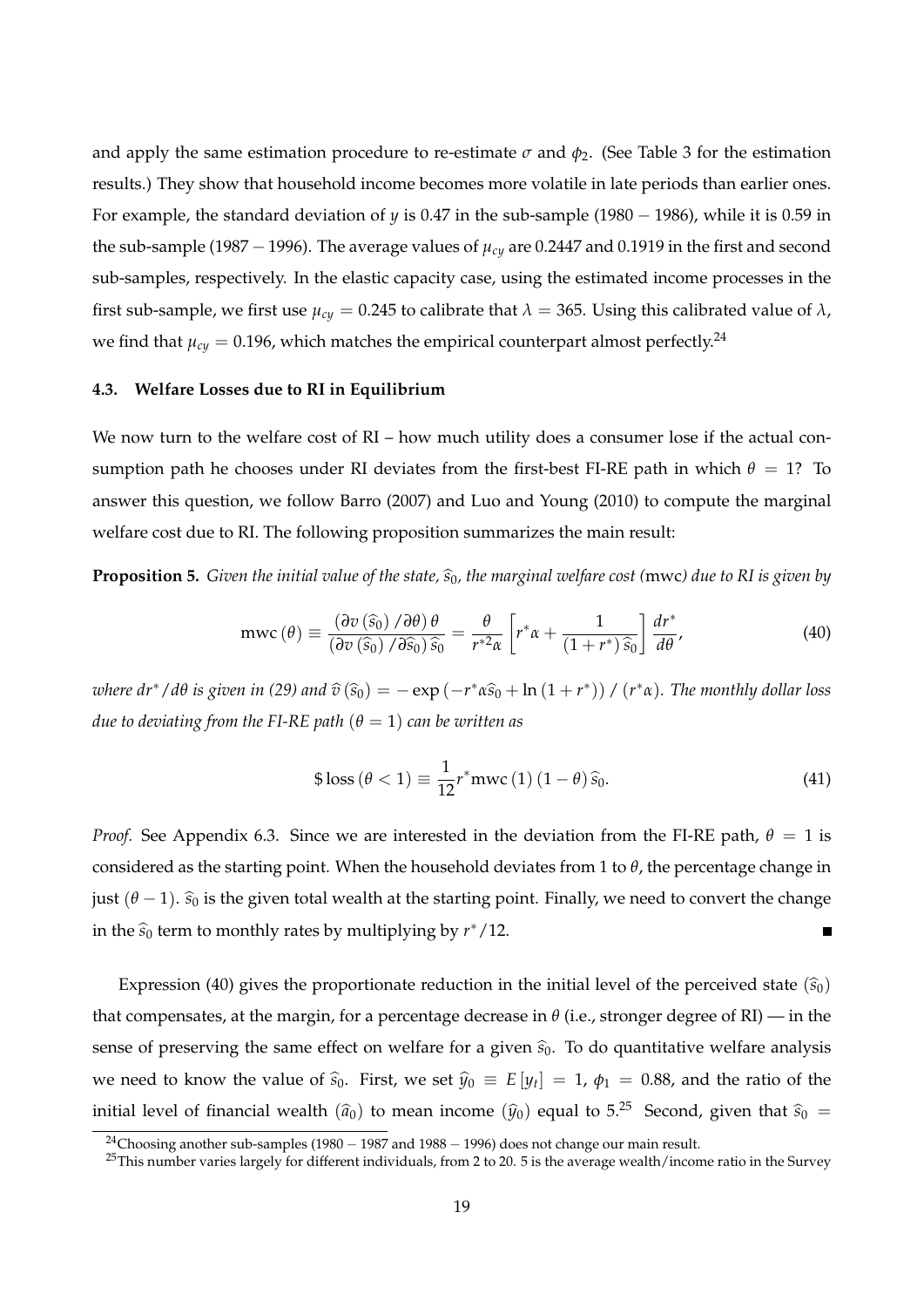$\hat{a}_0 + \hat{y}_0 / (1 + r^* - \phi_1) + \hat{y}_0 / r^* = [5 + 1 / (1 + r^* - \phi_1) + 1/r^*] \hat{y}_0$ , we can calculate the values of the monthly dollar loss (\$ loss) for different values of *θ* and the corresponding values of the general equilibrium interest rate. The fifth row of Table 1 reports the welfare losses for different degrees of inattention. For example, when  $\theta = 0.4$ , i.e., when the household deviate from the FI-RE path by 60%, the monthly dollar loss is  $6.040 \times 10^{-4} \times \hat{y}_0$ , whereas it decreases to 3.025 ×  $10^{-4} \times \hat{y}_0$  when  $\theta = 0.8^{26}$ 

Another implication of the welfare losses due to RI reported in Table 1 is that there is a general equilibrium effect of RI on the welfare loss. For example, when *r* is set to be 2.95% in the PE case, the monthly dollar loss is larger than that obtained in the GE case for low values of *θ*. For example, when  $\theta = 10\%$ , the welfare loss in the GE case is 3.57% lower than that in the PE case. Thus, the partial equilibrium results might overstate the welfare losses. These two results thus provide some evidence that it is reasonable for consumers to learn the true state slowly due to finite capacity because the welfare loss from deviating from the FI-RE case is trivial. In other words, although consumers could devote much more capacity to processing economic information and thus improve their consumption decisions, it may be rational for them not to do so even when information costs are negligible.

## **5. Concluding Remarks**

In this paper we have studied how rational inattention affects the interest rate and the joint dynamics of consumption and income in a Huggett-type general equilibrium model with the CARA-Gaussian specification. Specifically, we explored how RI reduces general equilibrium interest rates via increasing individual precautionary savings and compared the general equilibrium results with the partial equilibrium results. The key implication of the model is that the general equilibrium effect reduces the welfare cost of imperfect information substantially; given that those costs are already estimated to be small, our work shows that it may easily be optimal for households to operate under substantial uncertainty even if the costs of information are negligible. Finally, in Appendix 6.4, we show that the main results obtained in the benchmark model hold when we incorporate durable expenditures into the model.

of Consumer Finances 2001. We find that changing the value of this ratio only has minor effects on the welfare implication. <sup>26</sup>The main conclusion here is robust to changes in the values of *α*, *σ*, and *φ*<sup>1</sup> .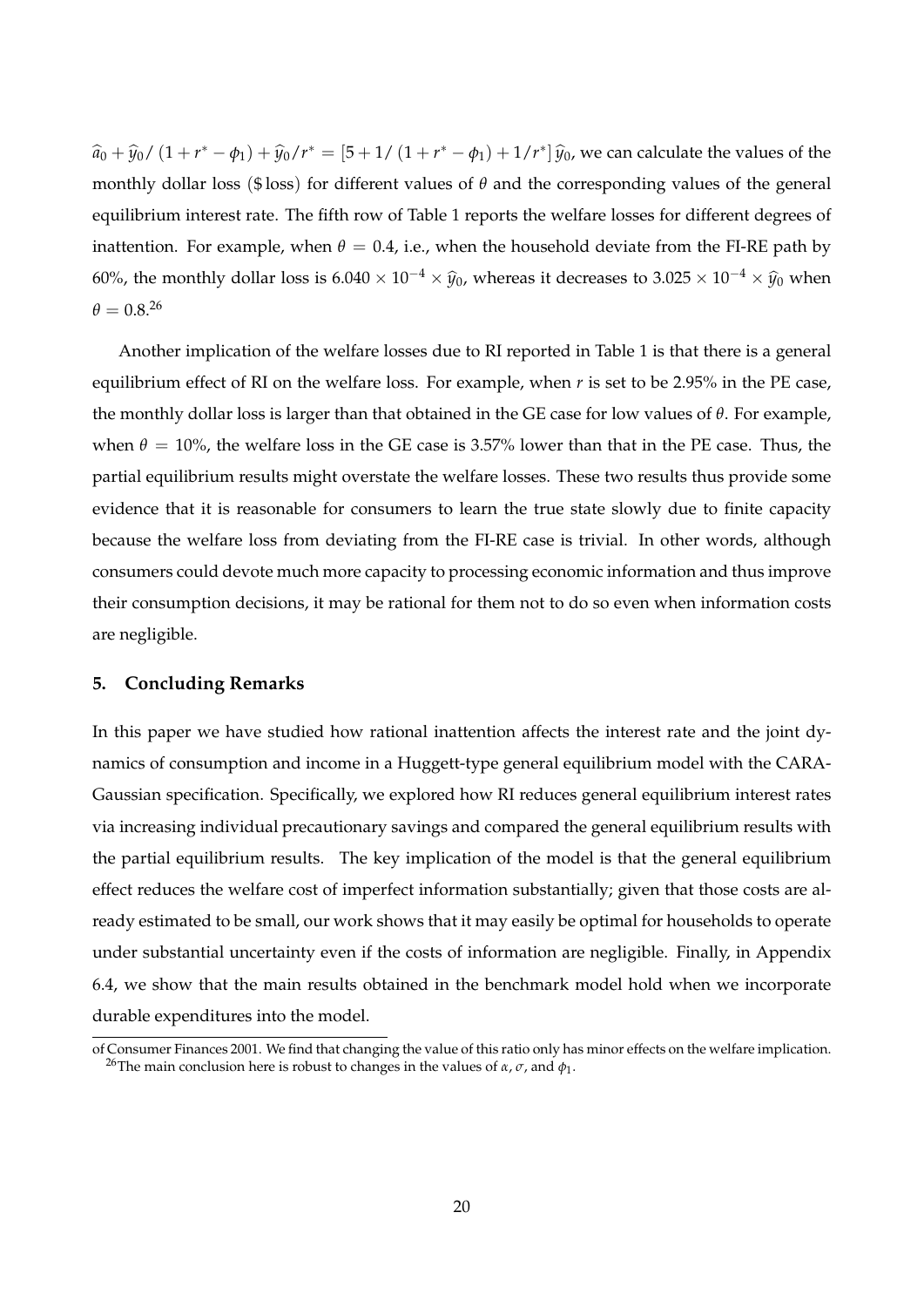## **6. Appendix**

## **6.1. Deriving the Consumption and Saving Functions in the Huggett-type Model with RI**

Given the consumption function (4), the original budget constraint (2) can be rewritten as

$$
a_{t+1} + \phi y_{t+1} + \frac{\phi \phi_0}{r} = (1+r) a_t + y_t - c_t + \phi (\phi_0 + \phi_1 y_t + w_{t+1}) + \frac{\phi \phi_0}{r}
$$
  
=  $(1+r) \left( a_t + \phi y_t + \frac{\phi \phi_0}{r} \right) - c_t + \zeta_{t+1}$ ,

where the  $(t + 1)$ -innovation  $\zeta_{t+1} = \phi w_{t+1}$  is Gaussian innovation process with mean zero and variance  $\phi^2 \sigma^2$ . Denote  $s_t = a_t + \phi y_t + \phi \phi_0/r$ , the new budget constraint and the consumption function can be rewritten as

$$
s_{t+1} = (1+r) s_t - c_t + \zeta_{t+1},
$$
  
\n
$$
c_t = r \left\{ s_t + \frac{1}{r^2 \alpha} \left[ \ln \left( \frac{1+\rho}{1+r} \right) - \ln E_t \left[ \exp \left( -r \alpha \phi w_{t+1} \right) \right] \right] \right\}.
$$

Under RI, the first-order condition with respective to *c* and the Envelope Theorem give us

$$
u'(c_t) = \frac{1}{1+\rho} E_t \left[ \widehat{v}'(\widehat{s}_{t+1}) \right],
$$
  

$$
\widehat{v}'(\widehat{s}_t) = \frac{1+r}{1+\rho} E_t \left[ \widehat{v}'(\widehat{s}_{t+1}) \right],
$$

which imply that

$$
u'(c_t) = \frac{1}{1+r} \widehat{v}'(\widehat{s}_t).
$$
\n(42)

Conjecture that the value function takes the form

$$
\widehat{v}(\widehat{s}_t) = -\frac{1}{r\alpha} \exp\left[-r\alpha \left(\widehat{s}_t + b\right)\right]. \tag{43}
$$

Combining the exponential utility, (42) and (43), the candidate optimal consumption is given by

$$
c_t^* = r \left[ \hat{s}_t + b + \frac{1}{r\alpha} \ln \left( 1 + r \right) \right]. \tag{44}
$$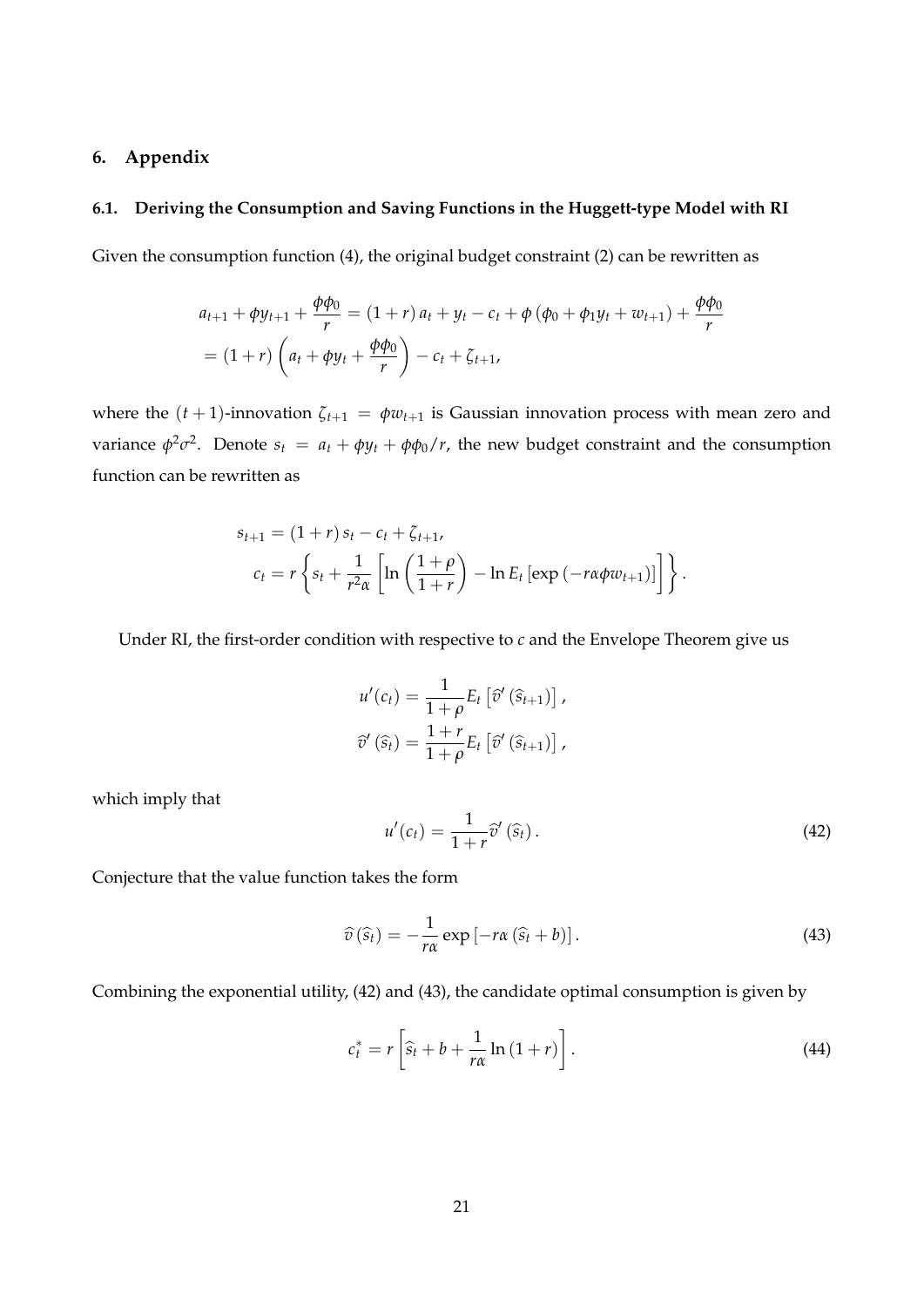Plugging (44) into the utility function gives

$$
u\left(c_{t}^{*}\right)=-\frac{1}{\alpha}\exp\left(-\alpha c_{t}^{*}\right)=-\frac{1}{\alpha}\exp\left(-\alpha r\left[\widehat{s}_{t}+b+\frac{1}{r\alpha}\ln\left(1+r\right)\right]\right)=\frac{1}{1+r}\widehat{v}\left(\widehat{s}_{t}\right).
$$
 (45)

Substituting (45) into the Bellman Equation (43) leads to

$$
\widehat{v}\left(\widehat{s}_{t}\right) = \frac{1+r}{1+\rho} E_{t}\left[\widehat{v}\left(\widehat{s}_{t+1}\right)\right].\tag{46}
$$

Using (43) and (12), (46) implies that

$$
c_t^* = r \left\{ \widehat{s}_t + \frac{1}{r^2 \alpha} \left[ \ln \left( \frac{1+\rho}{1+r} \right) - \ln E_t \left[ \exp \left( -r \alpha \widehat{\zeta}_{t+1} \right) \right] \right] \right\}.
$$

Matching coefficients in (44) and (18) gives

$$
b=-\frac{1}{r\alpha}\ln\left(1+r\right)+\frac{1}{r^2\alpha}\left\{\ln\left(\frac{1+\rho}{1+r}\right)-\ln E_t\left[\exp\left(-r\alpha\widehat{\zeta}_{t+1}\right)\right]\right\}.
$$

By utilizing (4), (13) and (18), we can derive the savings function as follows:

$$
d_t^* = ra_t + y_t - c_t^*
$$
  
\n
$$
= ra_t + y_t - c_t + (c_t - c_t^*)
$$
  
\n
$$
= ra_t + y_t - r \left[ a_t + \phi y_t + \frac{\phi \phi_0}{r} + \frac{1}{r^2 \alpha} \left( \ln \left( \frac{1+\rho}{1+r} \right) - \ln E_t \left[ \exp \left( -r \alpha \phi w_{t+1} \right) \right] \right) \right] +
$$
  
\n
$$
\left\{ r \left[ a_t + \phi y_t + \phi \frac{\phi_0}{r} + \frac{1}{r^2 \alpha} \left( \ln \left( \frac{1+\rho}{1+r} \right) - \ln E_t \left[ \exp \left( -r \alpha \phi w_{t+1} \right) \right] \right) \right] - r \left[ \hat{s}_t + \frac{1}{r^2 \alpha} \left( \ln \left( \frac{1+\rho}{1+r} \right) - \ln E_t \left[ \exp \left( -r \alpha \hat{\zeta}_{t+1} \right) \right] \right) \right] \right\}
$$
  
\n
$$
= (1 - \phi_1) \phi (y_t - \overline{y}) + r (s_t - \hat{s}_t) + \frac{1}{r \alpha} \left[ \ln E_t \left[ \exp \left( -r \alpha \hat{\zeta}_{t+1} \right) \right] - \ln \left( \frac{1+\rho}{1+r} \right) \right].
$$

## **6.2. Solving the Habit Formation Model**

As in Alessie and Lusardi (1997), we model habit formation in the Caballero model by assuming that the period utility is defined on  $c_t - \gamma c_{t-1}$ . The optimization problem for this habit formation model can be specified as follows:

$$
\max_{\{c_t\}} U(c) = E_0 \left\{ \sum_{t=0}^{\infty} \left( \frac{1}{1+\rho} \right)^t \left[ -\frac{1}{\alpha} \exp \left( -\alpha \left( c_t - \gamma c_{t-1} \right) \right) \right] \right\},
$$
\n(47)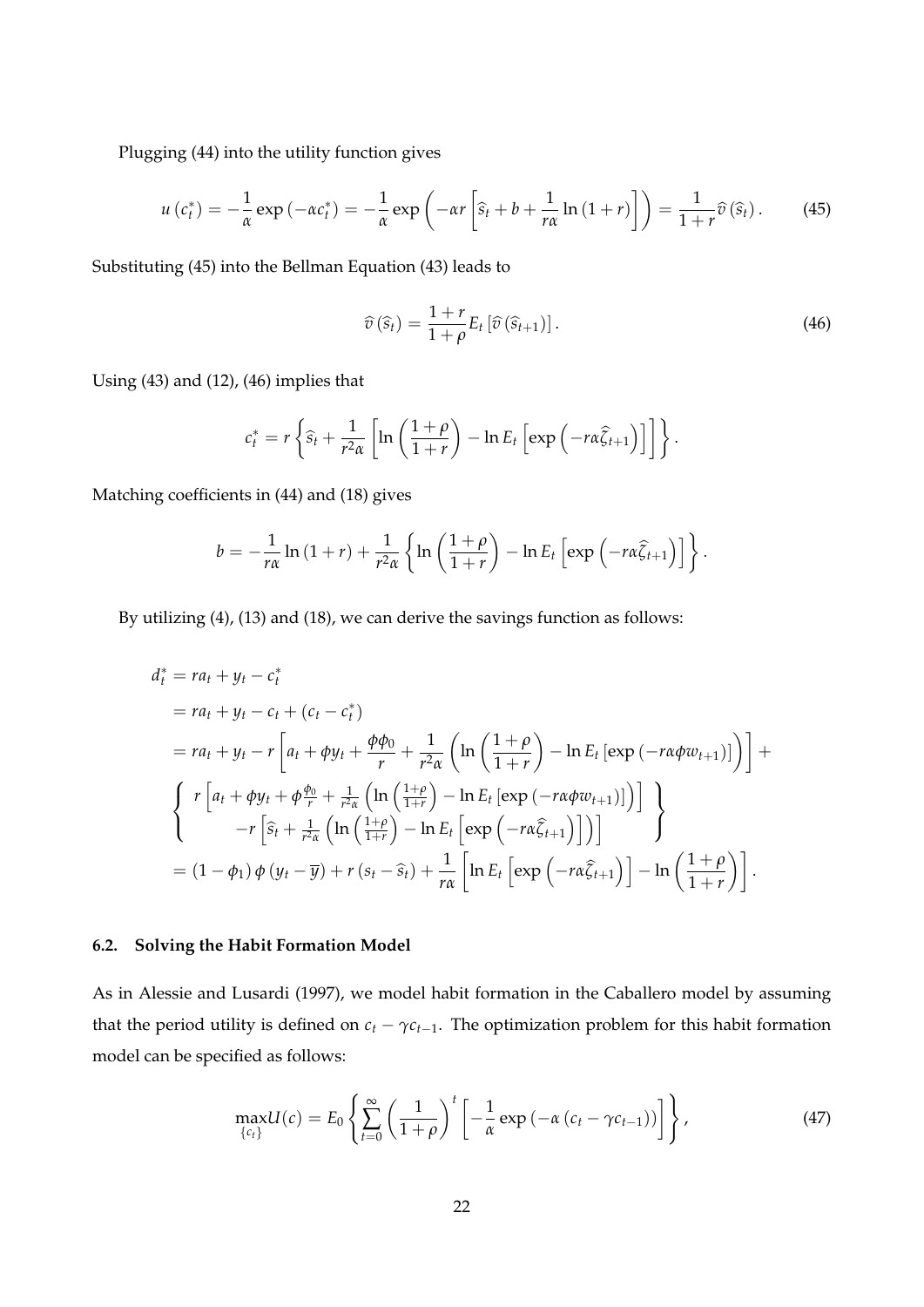subject to the budget constrait

$$
s_{t+1} = (1+r) s_t - c_t + \zeta_{t+1}, \tag{48}
$$

where  $s_t \equiv a_t + \phi \left( y_t + \frac{\phi_0}{r} \right)$ *r*  $\int$  and  $\zeta_{t+1} \equiv \phi w_{t+1} = w_{t+1}/(1 + r - \phi_1)$ , and  $\gamma > 0$  . The Bellman equation for this problem can be written as:

$$
v(s_t, c_{t-1}) = \max_{c_t} \left\{ -\frac{1}{\alpha} \exp \left( -\alpha (c_t - \gamma c_{t-1}) \right) + \frac{1}{1+\rho} E_t \left[ v(s_{t+1}, c_t) \right] \right\},
$$
(49)

where  $v(s, c)$  is the value function.

To solve this Bellman equation, we first conjecture that:  $v(s_t, c_{t-1}) = -\exp(-a_0(s_t + a_1c_{t-1} + a_2)) / a_0$ where  $a_0$ ,  $a_1$ , and  $a_2$  are undetermined coefficients. The FOC w.r.t.  $c_t$  is

$$
\exp\left(-\alpha\left(c_{t}-\gamma c_{t-1}\right)\right)=\frac{1-a_{1}}{1+\rho}E_{t}\left[\exp\left(-a_{0}\left(s_{t+1}+a_{1}c_{t}+a_{2}\right)\right)\right].
$$
\n(50)

The Envelope theorem are:

$$
\exp(-a_0(s_t + a_1c_{t-1} + a_2)) = \frac{1+r}{1+\rho}E_t\left[\exp(-a_0(s_{t+1} + a_1c_t + a_2))\right],\tag{51}
$$

$$
-\frac{a_1}{\gamma}\exp(-a_0(s_t + a_1c_{t-1} + a_2)) = \exp(-\alpha(c_t - \gamma c_{t-1})).
$$
\n(52)

Combining (50) and (51) yields

$$
c_{t} = \frac{a_{0}}{\alpha} s_{t} + \left(\frac{a_{0}a_{1}}{\alpha} + \gamma\right) c_{t-1} - \frac{1}{\alpha} \left(\ln \frac{1 - a_{1}}{1 + r} - a_{0}a_{2}\right).
$$
 (53)

Combining (50) and (52) yields

$$
c_{t} = \frac{1}{a_{0} (1 - a_{1})} \left[ a_{0} r s_{t} - a_{0} a_{1} c_{t-1} + \ln \left( -\frac{a_{1} (1 + \rho)}{\gamma (1 - a_{1})} \right) - \ln E_{t} \left( \exp \left( -a_{0} \zeta_{t+1} \right) \right) \right].
$$
 (54)

Comparing the two consumption functions, (53) and (54), we can determine the coefficients in the conjectured value function:

$$
a_0 = \frac{\alpha r (1 + r - \gamma)}{1 + r},
$$
  
\n
$$
a_1 = -\frac{\gamma}{1 + r - \gamma},
$$
  
\n
$$
a_2 = \frac{1 + r}{r (1 + r - \gamma)} \left\{ \frac{1}{\alpha} \ln \left( \frac{1}{1 + r - \gamma} \right) + \frac{1}{\alpha r} \left[ \ln \left( \frac{1 + \rho}{1 + r} \right) - \ln E_t \left[ \exp \left( -\frac{\alpha r (1 + r - \gamma)}{1 + r} \zeta_{t+1} \right) \right] \right] \right\}.
$$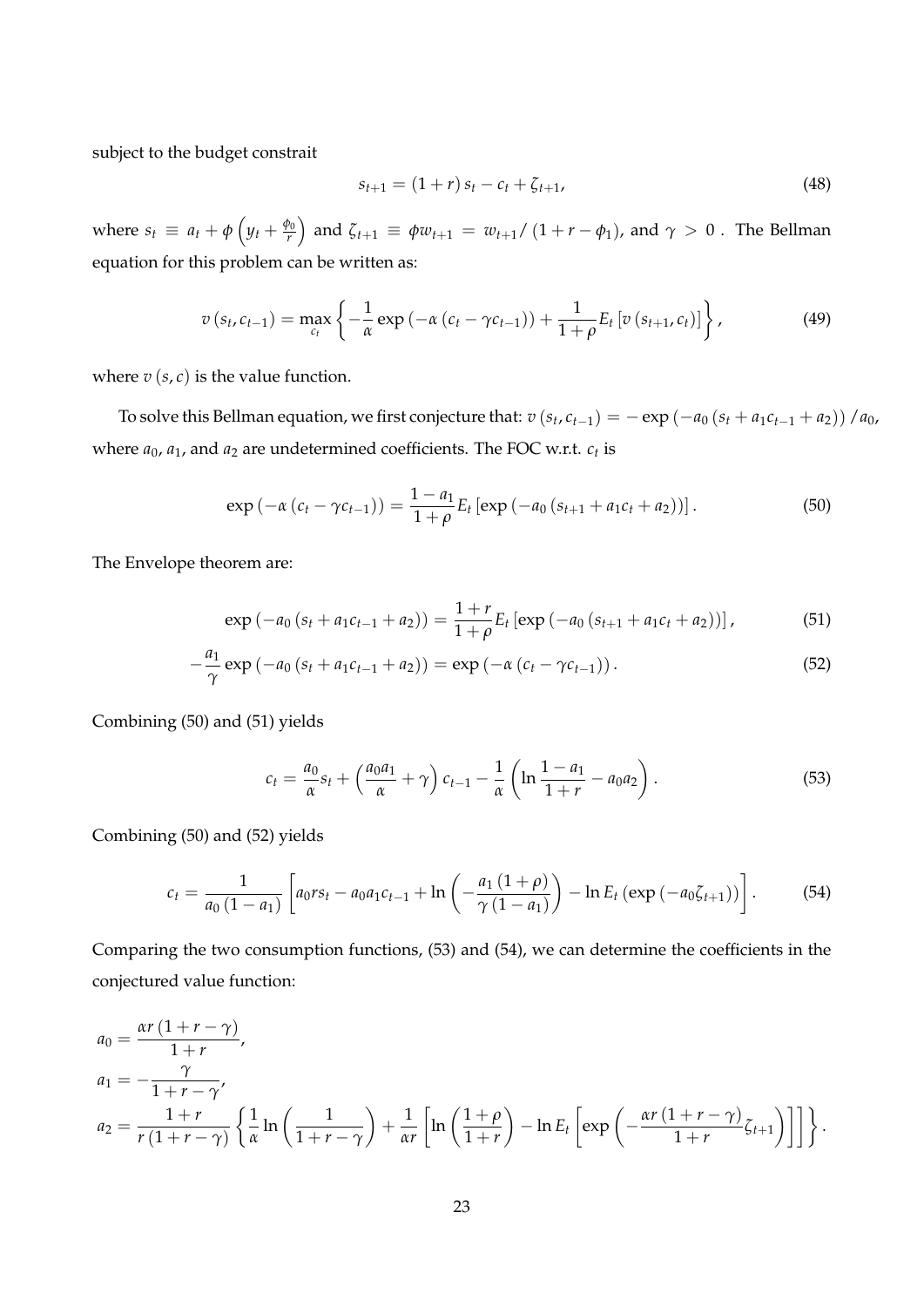Substituting these coefficients into (53) yields the consumption function in the main text.

Substituting the state transition equation into the consumption function yields:

$$
c_t - rs_t = \gamma (c_{t-1} - rs_{t-1}) - \frac{r\gamma}{r+1}\zeta_t + \frac{1}{r\alpha} \left( \ln\left(\frac{1+\rho}{1+r}\right) - \ln E_t \left[ \exp\left(-\frac{\alpha r (1+r-\gamma)}{1+r}\zeta_{t+1}\right) \right] \right).
$$
\n(55)

Combining (55) with  $d_t \equiv ra_t + y_t - c_t$ , we can rewrite the individual saving function as follows:

$$
d_{t} = r a_{t} + y_{t} - c_{t}
$$
\n
$$
= (1 - r / (1 + r - \phi_{1})) y_{t} + (1 - \phi_{1}) \overline{y} / (1 + r - \phi_{1}) - r \left[ \frac{-\frac{r\gamma}{r+1} \frac{\zeta_{t}}{1-\gamma \cdot L}}{+\frac{1}{r\alpha(1-\gamma)} \left( \ln \left( \frac{1+\rho}{1+r} \right) - \ln E_{t} \left[ \exp \left( -\frac{\alpha r(1+r-\gamma)}{1+r} \zeta_{t+1} \right) \right] \right] \right]
$$
\n
$$
= (1 - \phi_{1}) \phi (y_{t} - \overline{y}) + \frac{r^{2} \gamma}{r+1} \frac{\zeta_{t}}{1-\gamma \cdot L} - \frac{1}{\alpha (1-\gamma)} \left( \ln \left( \frac{1+\rho}{1+r} \right) - \ln E_{t} \left[ \exp \left( -\frac{r\alpha (1+r-\gamma)}{1+r} \zeta_{t+1} \right) \right] \right),
$$

where we use the facts that  $\phi_0 = (1 - \phi_1) \bar{y}$  and  $\phi = 1/(1 + r - \phi_1)$ .

## **6.3. Computing the Welfare Loss due to RI**

Given that the value function under RI in general equilibrium is

$$
\widehat{v}(\widehat{s}_0) = -\frac{1}{r^*\alpha} \exp\left(-r^*\alpha \widehat{s}_0 + \ln\left(1+r^*\right)\right),\tag{56}
$$

we can compute the following partial derivatives:

$$
\frac{\partial \widehat{v}(\widehat{s}_0)}{\partial \theta} = \frac{\exp(-r^* \alpha \widehat{s}_0)}{r^{*2} \alpha} \left[1 + r^* \alpha \widehat{s}_0 \left(1 + r^*\right)\right] \frac{dr^*}{d\theta} \text{ and } \frac{\partial \widehat{v}(\widehat{s}_0)}{\partial \widehat{s}_0} = \left(1 + r^*\right) \exp\left(-r^* \alpha \widehat{s}_0\right).
$$

The marginal welfare cost due to RI can thus be written as:

$$
mvc \equiv \frac{\left(\partial v\left(\widehat{s}_0\right)/\partial\theta\right)\theta}{\left(\partial v\left(\widehat{s}_0\right)/\partial\widehat{s}_0\right)\widehat{s}_0} = \frac{\theta}{r^{*2}\alpha}\left[r^*\alpha+\frac{1}{\left(1+r^*\right)\widehat{s}_0}\right]\frac{dr^*}{d\theta},
$$

where we use the facts that in general equilibrium (i.e.,  $\ln\left(\frac{1+\rho}{1+r}\right)$ 1+*r*  $\Big) = \ln E_t \left[ \exp \left( -r^* \alpha \widehat{\zeta}_{t+1} \right) \right]$ ), and *dr*∗/*dθ* is given in (29).

## **6.4. An Extension to Incorporate Durable Consumption**

Following Bernanke (1985) and Gali (1993), we consider an FI-RE version of the PIH model which includes both durable and nondurable consumption. The optimizing decisions of a representative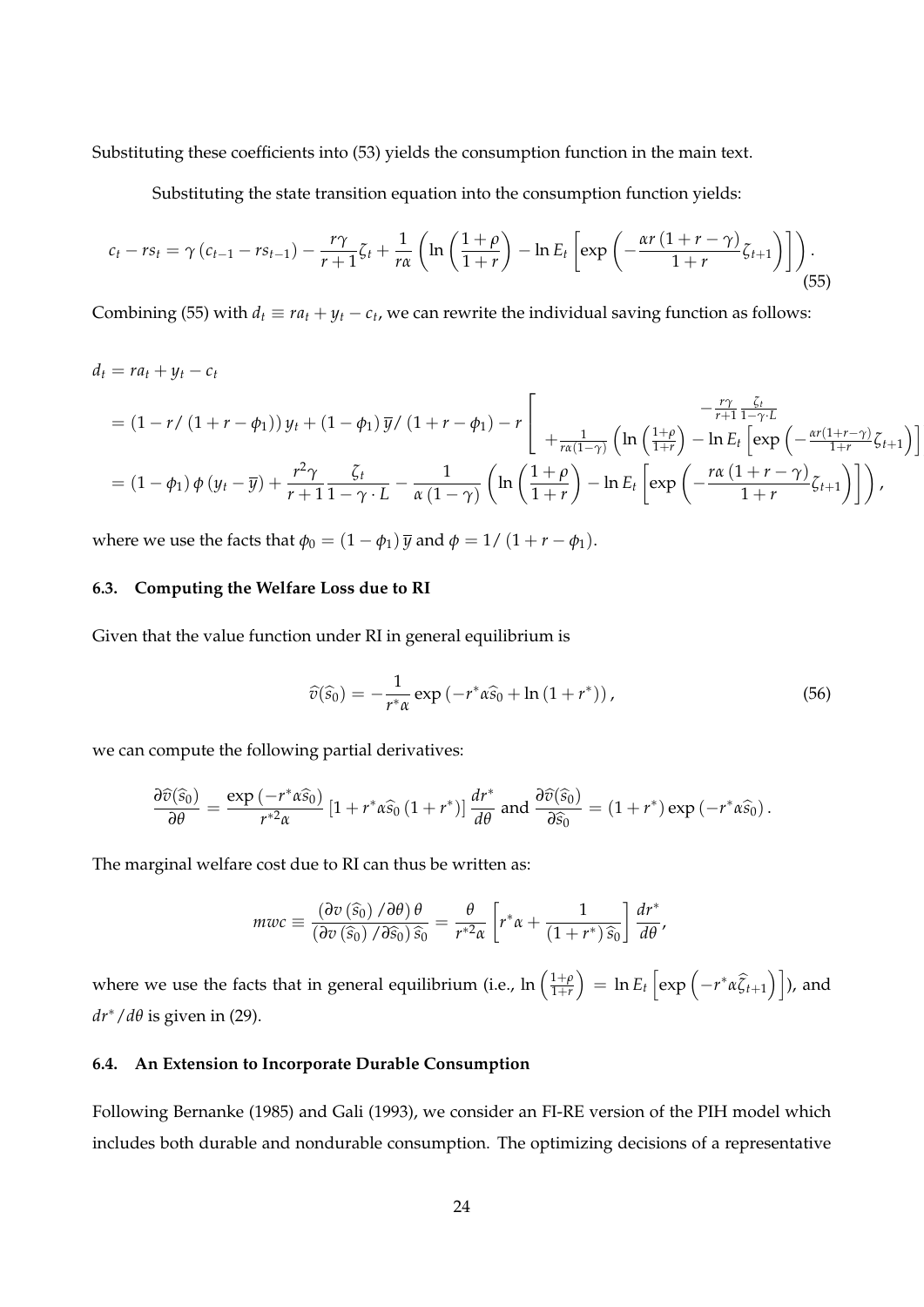consumer in the RE-PIH model with durables goods can be formulated as

$$
\max_{\{c_t, k_{t+1}\}} E_0 \left[ \sum_{t=0}^{\infty} \beta^t u\left(c_t, k_t\right) \right], \tag{57}
$$

subject to the budget constraint

$$
a_{t+1} = (1+r) a_t + y_t - c_t - e_t,
$$
\n(58)

and the accumulation equation for durables

$$
k_{t+1} = (1 - \delta) k_t + e_t,
$$
\n(59)

where  $u(c_t, k_t) = -e^{c_t}(\alpha_c c_t)/\alpha_c - e^{c_t}(\alpha_c k_t)/\alpha_k$  is the utility function,  $c_t$  is consumption of nondurables*, k<sub>t</sub>* is the stock of durables goods*, e<sub>t</sub>* is the purchase of durable goods,  $\beta = 1/\left(1+\rho\right)$  is the discount factor,  $R = 1 + r$  is the constant gross interest rate,  $\delta$  is the depreciation rate of durable goods,  $\alpha_c > 0$ ,  $\alpha_k > 0$ , and  $\rho > 0$ .

To incorporate RI, following the same procedure used in the our benchmark model and Luo, Nie, and Young (2014), we define a new state variable (*s*) as:

$$
s_t \equiv a_t + \frac{1-\delta}{R}k_t + \frac{1}{R-\phi_1}\left(\frac{\phi_0}{R-1} + y_t\right),\tag{60}
$$

which is governed by the following evolution equation:

$$
s_{t+1} = Rs_t - c_t - \frac{R + \delta - 1}{R}k_{t+1} + \zeta_{t+1},
$$

where  $\zeta_{t+1} = \phi w_{t+1} = \frac{1}{R - \phi_1} w_{t+1}$  is the innovation to  $s_{t+1}$ .

Following Luo, Nie, and Young (2014), we formulate the optimization problem for the typical household under RI:

$$
v\left(\widehat{s}_{t}\right)=\max_{\left\{c_{t},k_{t+1}\right\}}E_{t}\left[u\left(c_{t},k_{t}\right)+\beta v\left(\widehat{s}_{t+1}\right)\right]
$$

subject to

$$
\widehat{s}_{t+1} = R\widehat{s}_t - c_t - \frac{R+\delta-1}{R}k_{t+1} + \widehat{\zeta}_{t+1},
$$

where  $\hat{\zeta}_{t+1}$  is defined in (14) and  $\hat{s}_0$  is given, The following proposition summarizes the results from the above dynamic program: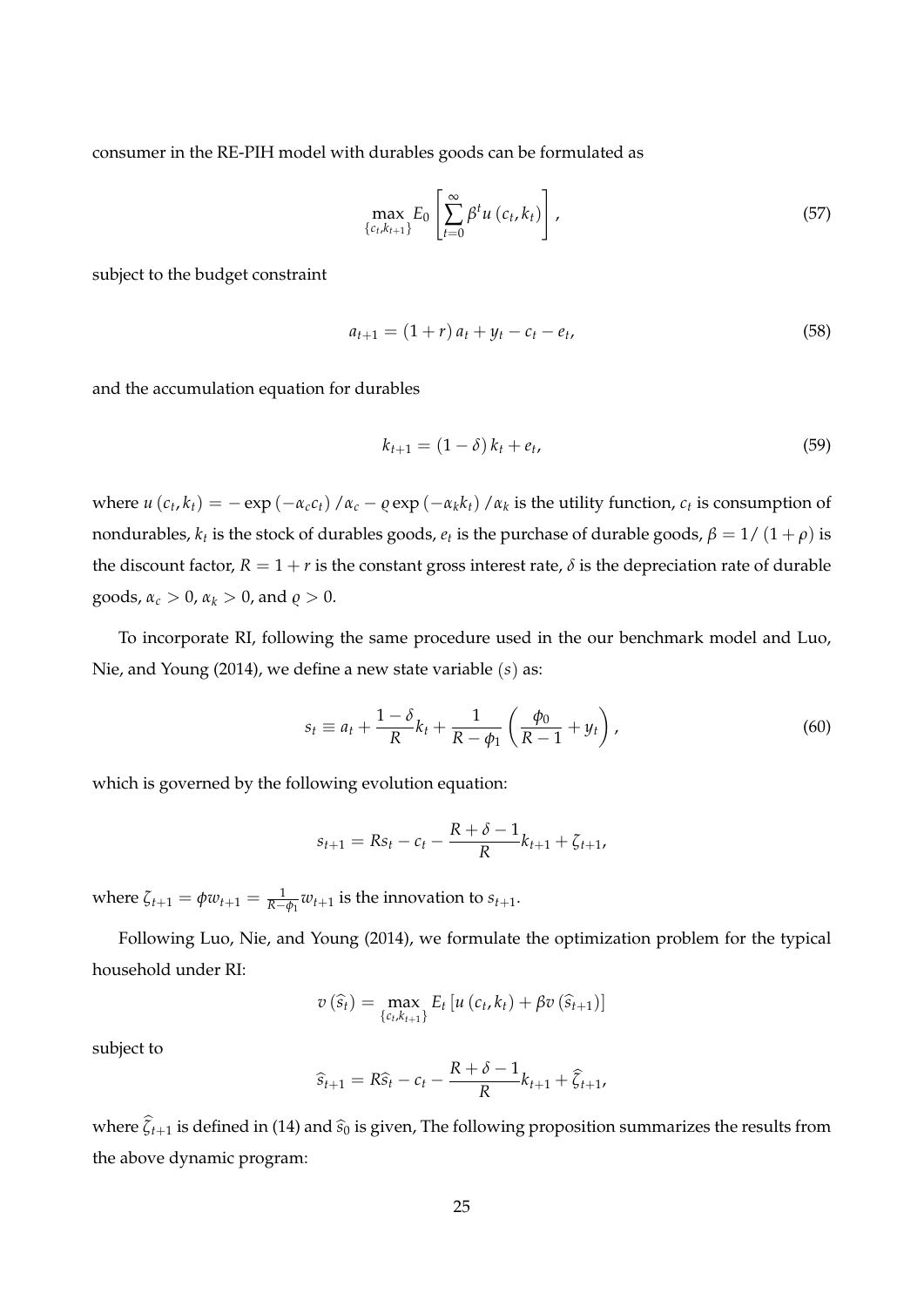**Proposition 6.** *Under RI, the functions of nondurable consumption and the stock of durable accumulation are:*

$$
c_t = H_c \hat{s}_t + \Omega_c + \hat{\Pi}_c, \tag{61}
$$

Е

$$
k_{t+1} = \Omega + \frac{\alpha_c}{\alpha_k} c_t, \tag{62}
$$

respectively, where  $H_c = (R - 1)\left(1 + \frac{R + \delta - 1}{R}\frac{\alpha_c}{\alpha_k}\right)$ *αk*  $\int^{-1}$ ,  $\Omega = -\frac{1}{\alpha_k} \ln \left( \frac{R+\delta-1}{\varrho} \right)$  $\int$ *,*  $\Omega_c = -\left(1 - \frac{1-\delta}{R}\right)\left(1 + \frac{R+\delta-1}{R}\frac{\alpha_c}{\alpha_R}\right)$ *αk*  $\Big)^{-1}$   $\Omega$ ,  $\widehat{\Pi}_c = -\widehat{\Pi}/(R-1)$ , and

$$
\widehat{\Pi} \equiv \frac{1}{\alpha_c} \ln \left( \beta R \right) + \frac{\alpha_c}{2} \left( \frac{R-1}{R-\phi_1} \right)^2 \left( 1 + \frac{R+\delta-1}{R} \frac{\alpha_c}{\alpha_k} \right)^{-2} \Gamma \left( r, \theta \right) \phi^2 \sigma^2. \tag{63}
$$

*Proof.* See Online Appendix.

Given the original budget constraint and the decision rules, the expression for individual saving, *d*<sup>*t*</sup> (≡ (*R* − 1) *a*<sup>*t*</sup> + *y*<sup>*t*</sup> − *c*<sup>*t*</sup> − [ $k$ <sup>*t*+1</sub> − (1 − *δ*)  $k$ <sup>*t*</sup>]), can be written as:</sup>

$$
d_{t} = \frac{R-1}{R-\phi_{1}} \left[ 1 - \left( 1 + \frac{\alpha_{c}}{\alpha_{k}} \right) \left( 1 + \frac{R+\delta-1}{R} \frac{\alpha_{c}}{\alpha_{k}} \right)^{-1} \right] \hat{\zeta}_{t} + (R-1) \left( s_{t} - \hat{s}_{t} \right) + \left[ \frac{R}{H_{c}} - \left( 1 + \frac{\alpha_{c}}{\alpha_{k}} \right) \right] \hat{\Pi} + \frac{R-1}{R-\phi_{1}} \left( y_{t} - \bar{y} \right), \tag{64}
$$

where  $s_t - \widehat{s}_t$  is defined in (15), respectively.

After aggregating across all consumers using the same law of large number we applied in the benchmark model, all the idiosyncratic shocks (including the fundamental income shocks and endogenous shocks due to RI) are canceled out and we obtain the following expression for the perceived aggregate saving:

$$
D(\theta, r) \equiv \left[\frac{R}{H_c} - \left(1 + \frac{\alpha_c}{\alpha_k}\right)\right] \hat{\Pi},\tag{65}
$$

where  $\hat{\Pi}$  is defined in (63). The following proposition shows the existence of the general equilibrium and the PIH holds in such an equilibrium:

**Proposition 7.** *There exists at least one equilibrium with an interest rate*  $r^* \in (0, \rho)$  *in the RI precautionarysavings model with durables. In any such equilibrium, the aggregate saving is zero:*

$$
\frac{1}{2} \left( \alpha_c r^* \right)^2 \left( 1 + \frac{\delta + r^*}{1 + r^*} \frac{\alpha_c}{\alpha_k} \right)^{-2} \Gamma \left( r^*, \theta \right) \omega_{\zeta}^2 - \ln \left( \frac{1 + \rho}{1 + r^*} \right) = 0.
$$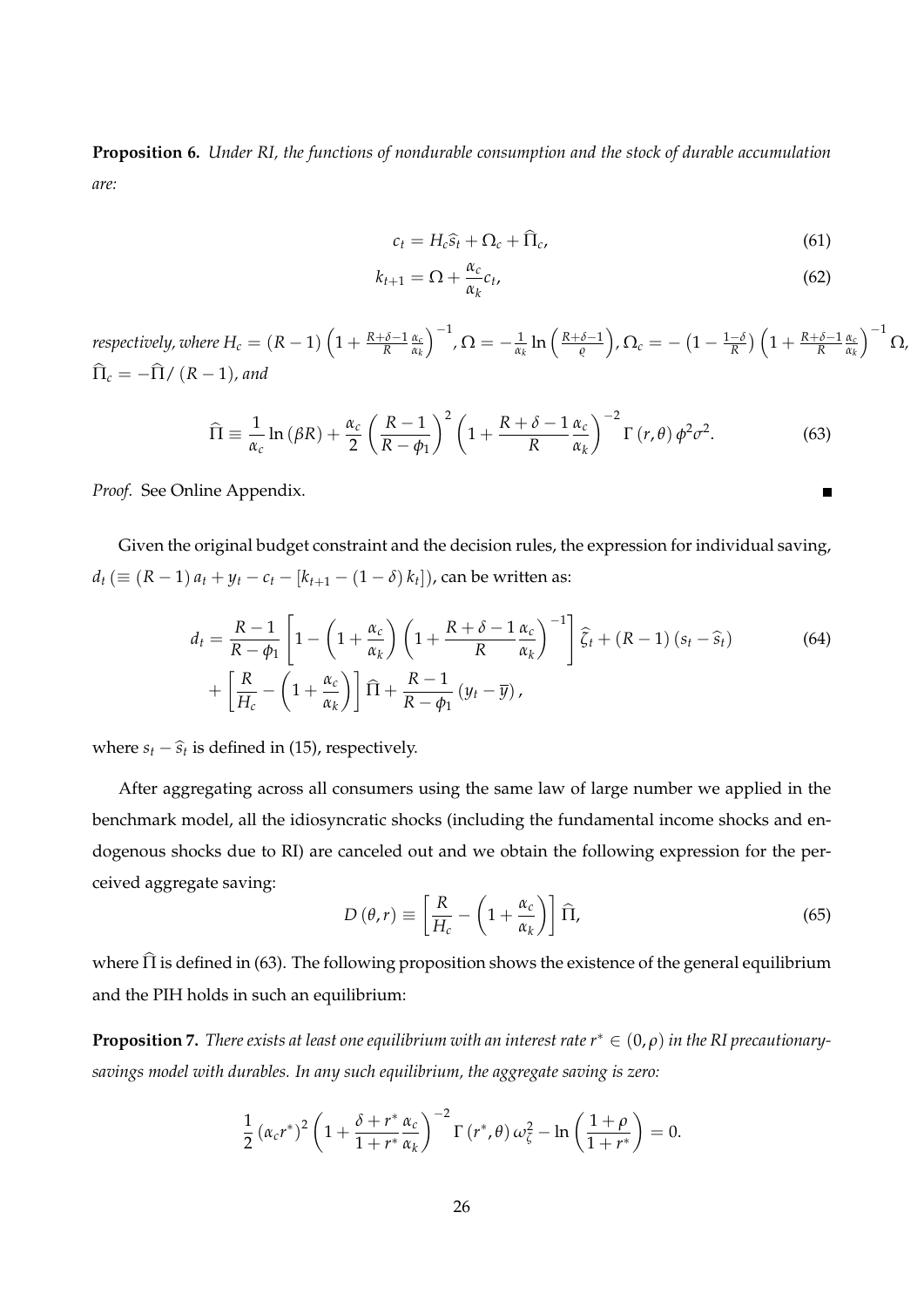*the PIH still holds since consumption follows*

$$
c_t = H_c \widehat{s}_t + \Omega_c.
$$

*Proof.* The proof is the same as that in the benchmark model. Here we need to use the condition that  $\frac{R}{H_c}$  –  $\left(1+\frac{\alpha_c}{\alpha_b}\right)$ *αk*  $E) \neq 0.27$ 

We now examine how rational inattention affects the equilibrium interest rate in the CARA-Gaussian setting with durable consumption. Luo, Nie and Young (2014) show that if  $\frac{\alpha_c}{\alpha_k} = \frac{R+\delta-1}{\varrho}$ holds, then the model here is observational equivalent to the LQ Gaussian model with durables. Using the estimated parameters in Bernanke (1985) ( $\delta = 0.025$ , and  $\varrho = 0.0286$ ) and  $\alpha_c = 2$  used in Caballero (1991) and Wang (2000), we calibrate the CARA parameter on durable consumption: *α*<sub>*k*</sub> = 1.63. Given the following parameter values:  $α<sub>c</sub> = 2$ ,  $α<sub>k</sub> = 1.63$ ,  $σ = 0.29$ ,  $φ<sub>1</sub> = 0.88$ ,  $ρ = 0.04$ , *δ* = 0.025, and *̺* = 0.0286, Figure 4 illustrates how *r* ∗ varies with the value of *θ*. The figure also clearly shows that the aggregate saving function is increasing with the interest rate and the general equilibrium interest rate is decreasing with the degree of inattention, which is consistent with the conclusion obtained in our benchmark model without durable goods.

## **References**

- [1] Attanasio, Orazio P. and Nicola Pavoni (2011), "Risk Sharing in Private Information Models with Asset Accumulation: Explaining the Excess Smoothness of Consumption," *Econometrica* 79(4), 1027-1068.
- [2] Aiyagari, Rao S. (1994), "Uninsured Idiosyncratic Risk and Aggregate Saving," Quarterly Journal of Economics 109 (3), 658-684.
- [3] Barro, Robert J. (2007), "On the Welfare Costs of Consumption Uncertainty," manuscript.
- [4] Bernanke, Ben (1985), "Adjustment Costs, Durables, and Aggregate Consumption," *Journal of Monetary Economics* 15, 41-68.
- [5] Blundell Richard, Luigi Pistaferri, and Ian Preston (2008), "Consumption Inequality and Partial Insurance," *American Economic Review* 98(5), 1887-1921.
- [6] Caballero, Ricardo J. (1990), "Consumption Puzzles and Precautionary Savings," *Journal of Monetary Economics* 25, 113-136.

<sup>27</sup>Note that the probability measure of  $\frac{R}{H_c} - \left(1 + \frac{\alpha_c}{\alpha_k}\right)$  $= 0$  is zero.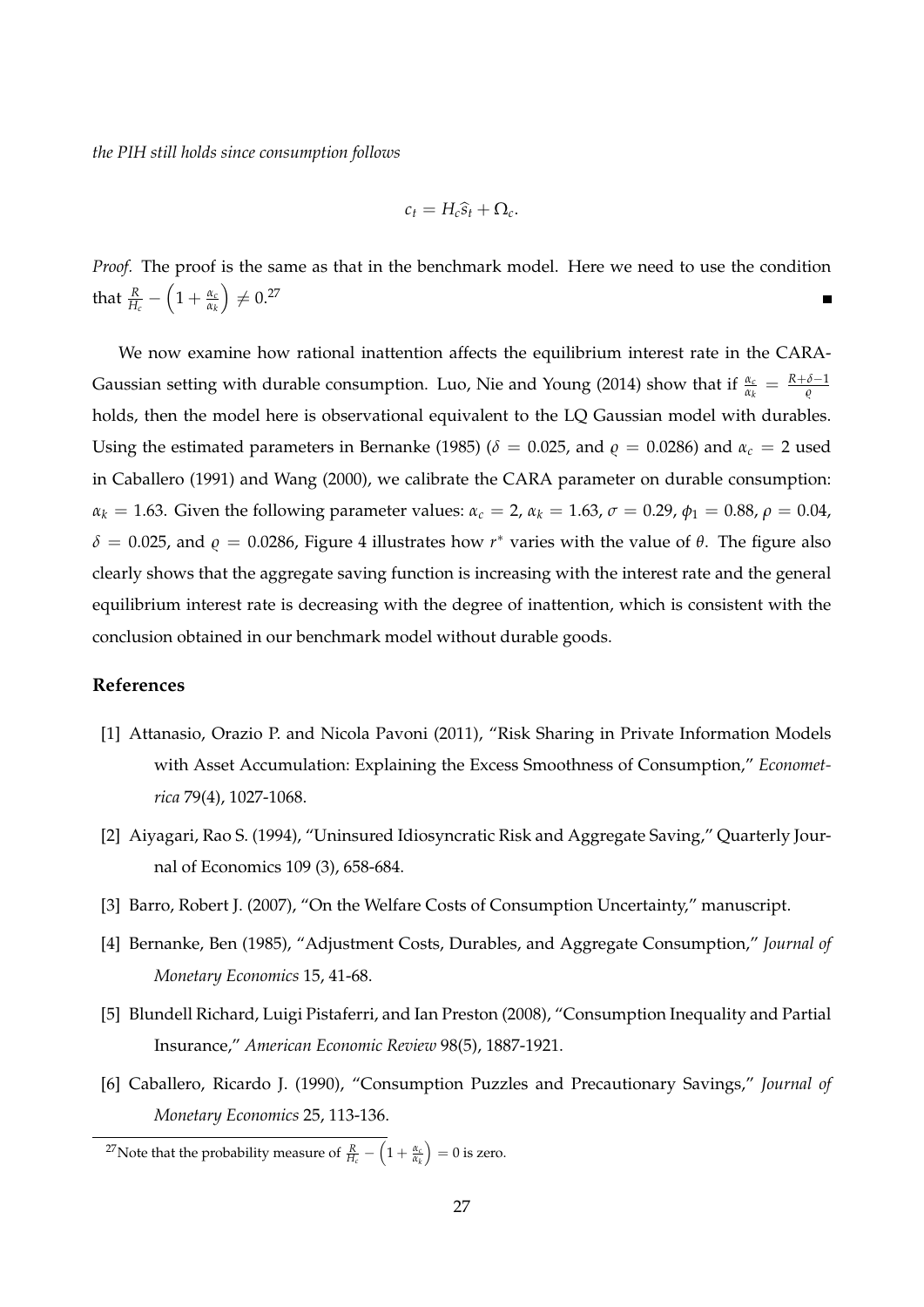- [7] Caballero, Ricardo J. (1991), "Earnings Uncertainty and Aggregate Wealth Accumulation," *American Economic Review* 81(4), 859-871.
- [8] Campbell, John Y. and Angus S. Deaton (1989), "Why Is Consumption So Smooth?" *Review of Economic Studies* 56(3), 357-373.
- [9] Dynan, Karen E. (2000), "Habit Formation in Consumer Preferences: Evidence from Panel Data," *American Economic Review* 90(3), 391-406.
- [10] Floden, Martin and Jesper Lindé (2001), "Idiosyncratic Risk in the United States and Sweden: Is There a Role for Government Insurance?" *Review of Economic Dynamics* 4, 406-437.
- [11] Friedman, Milton (1957), "A Theory of the Consumption Function," *Princeton, NJ: Princeton University Press*.
- [12] Galí, Jordi (1993), "Variability of Durable and Nondurable Consumption: Evidence for Six O.E.C.D. Countries," *Review of Economics and Statistics* 75, 418-428.
- [13] Guvenen, Fatih and Tony Smith, "Inferring Labor Income Risk and Partial Insurance from Economic Choices," *Econometrica*, forthcoming.
- [14] Hall, Robert E. (1978), "Stochastic Implications of the Life Cycle-Permanent Income Hypothesis: Theory and Evidence," *Journal of Political Economy* 91(6), 249-265.
- [15] Huggett, Mark (1993), "The Risk-Free Rate in Heterogeneous-Agent Incomplete-Insurance Economies," *Journal of Economic Dynamics and Control* 17(5-6), 953-969.
- [16] Irvine, Ian and Susheng Wang (2000), "Earnings Uncertainty and Aggregate Wealth Accumulation: Comment," *American Economic Review* 84(5), 1463-1469.
- [17] Kahneman, Daniel (1973), *Attention and Effort*, Prentice-Hall Press.
- [18] Krueger Dirk and Fabrizio Perri (2006), "Does Income Inequality Lead to Consumption Inequality? Evidence and Theory," *Review of Economic Studies* 73(1), 163-193.
- [19] Luo, Yulei (2008), "Consumption Dynamics under Information Processing Constraints," *Review of Economic Dynamics* 11, 366-385.
- [20] Luo, Yulei (2010), "Rational Inattention, Long-Run Consumption Risk, and Portfolio Choice," *Review of Economic Dynamics* 13(4), 843-860.
- [21] Luo, Yulei and Eric R. Young (2010), "Risk-sensitive Consumption and Savings under Rational Inattention," *American Economic Journal: Macroeconomics* 2(4), 281-325.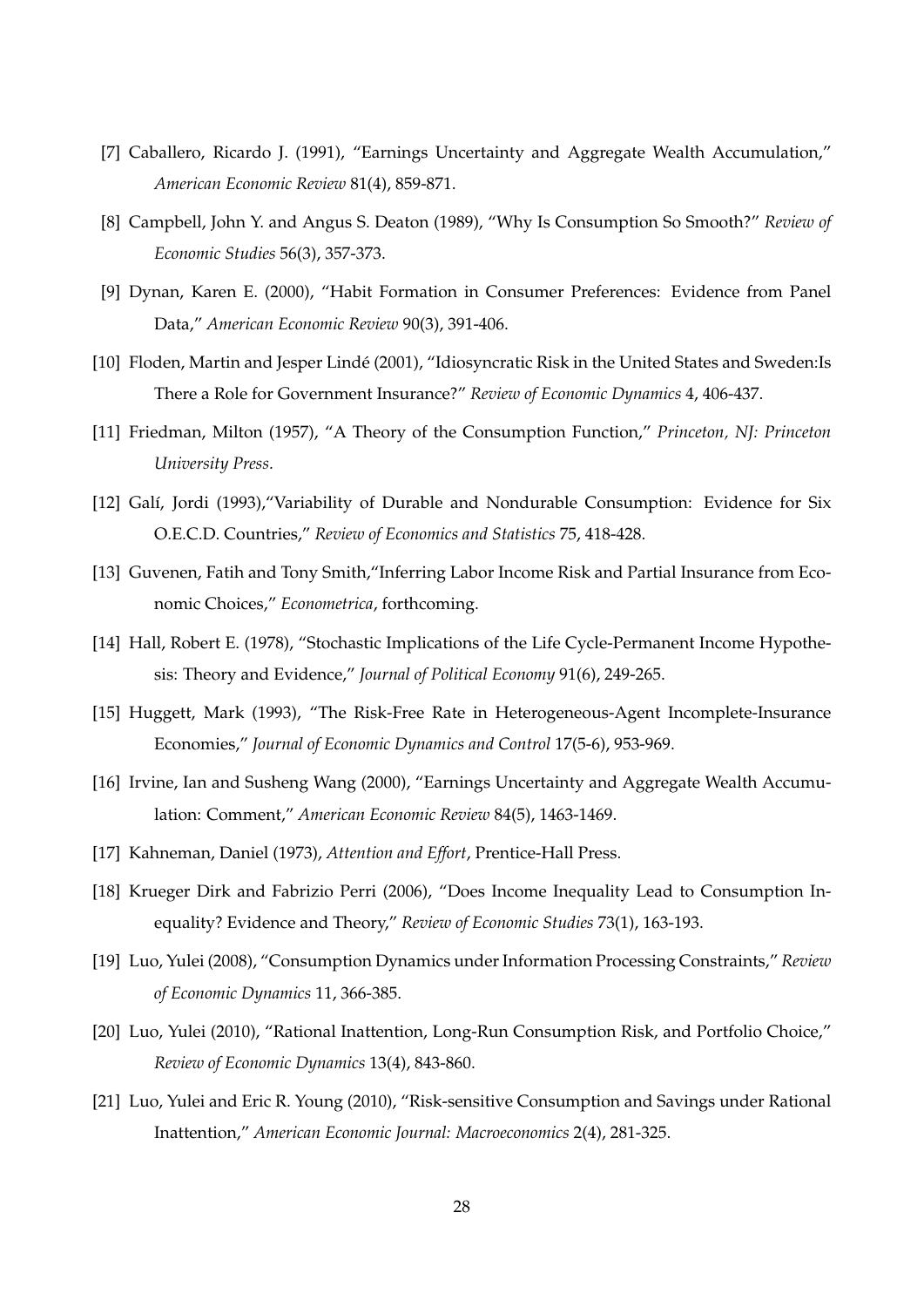- [22] Luo, Yulei and Eric R. Young (2014), "Signal Extraction and Rational Inattention," *Economic Inquiry* 52(2), 811-829.
- [23] Luo, Yulei, Jun Nie, and Eric R. Young. (2014), "Slow Information Diffusion and the Inertial Behavior of Durable Consumption," forthcoming in *Journal of the European Economic Association*.
- [24] Maćkowiak, Bartosz and Mirko Wiederholt (2013). "Business Cycle Dynamics under Rational Inattention," manuscript.
- [25] Mondria, Jordi (2010), "Portfolio Choice, Attention Allocation, and Price Comovement," *Journal of Economic Theory* 145(5), 1837–1864.
- [26] Peng, Lin (2004), "Learning with Information Capacity Constraints," *Journal of Financial and Quantitative Analysis* 40, 307-330.
- [27] Pischke, Jorn-Steffen (1995), "Individual Income, Incomplete Information, and Aggregate Consumption," *Econometrica* 63, 805-840.
- [28] Reis, Ricardo (2006), "Inattentive consumers," *Journal of Monetary Economics* 53(8), 1761-1800.
- [29] Sims, Christopher A. (2003), "Implications of Rational Inattention," *Journal of Monetary Economics* 50 (3), 665-690.
- [30] Sims, Christopher A. (2010), "Rational Inattention and Monetary Economics," *Handbook of Monetary Economics*.
- [31] Sun, Yeneng (2006), "The Exact Law of Large Numbers via Fubini Extension and Characterization of Insurable Risks," *Journal of Economic Theory* 126, 31-69.
- [32] Wang, Susheng (2000), "Determinants of Aggregate Weath," *Macroeconomic Dynamics* 4(1), 22- 41.
- [33] Wang, Neng (2003), "Caballero Meets Bewley: the Permanent-Income Hypothesis in General Equilibrium," *American Economic Review* 93(3), 927-936.
- [34] Wang, Neng (2004), "Precautionary Saving and Partially Observed Income," *Journal of Monetary Economics* 51, 1645–1681.
- [35] Van Nieuwerburgh, Stijn and Laura Veldkamp (2010), "Information Acquisition and Under-Diversification," *Review of Economic Studies* 77(2), 779-805.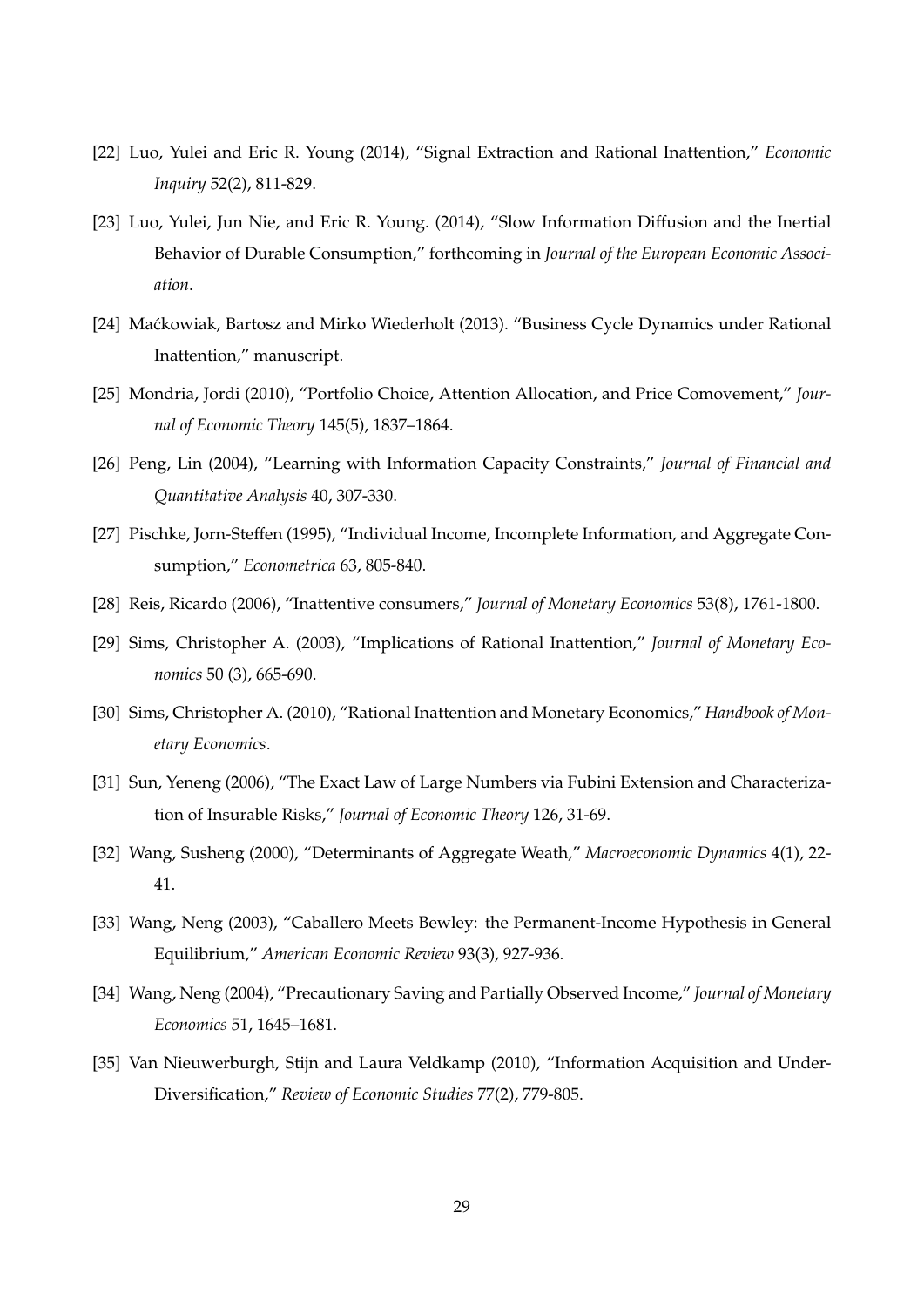

*Figure 1. Effects of RI on Aggregate Saving*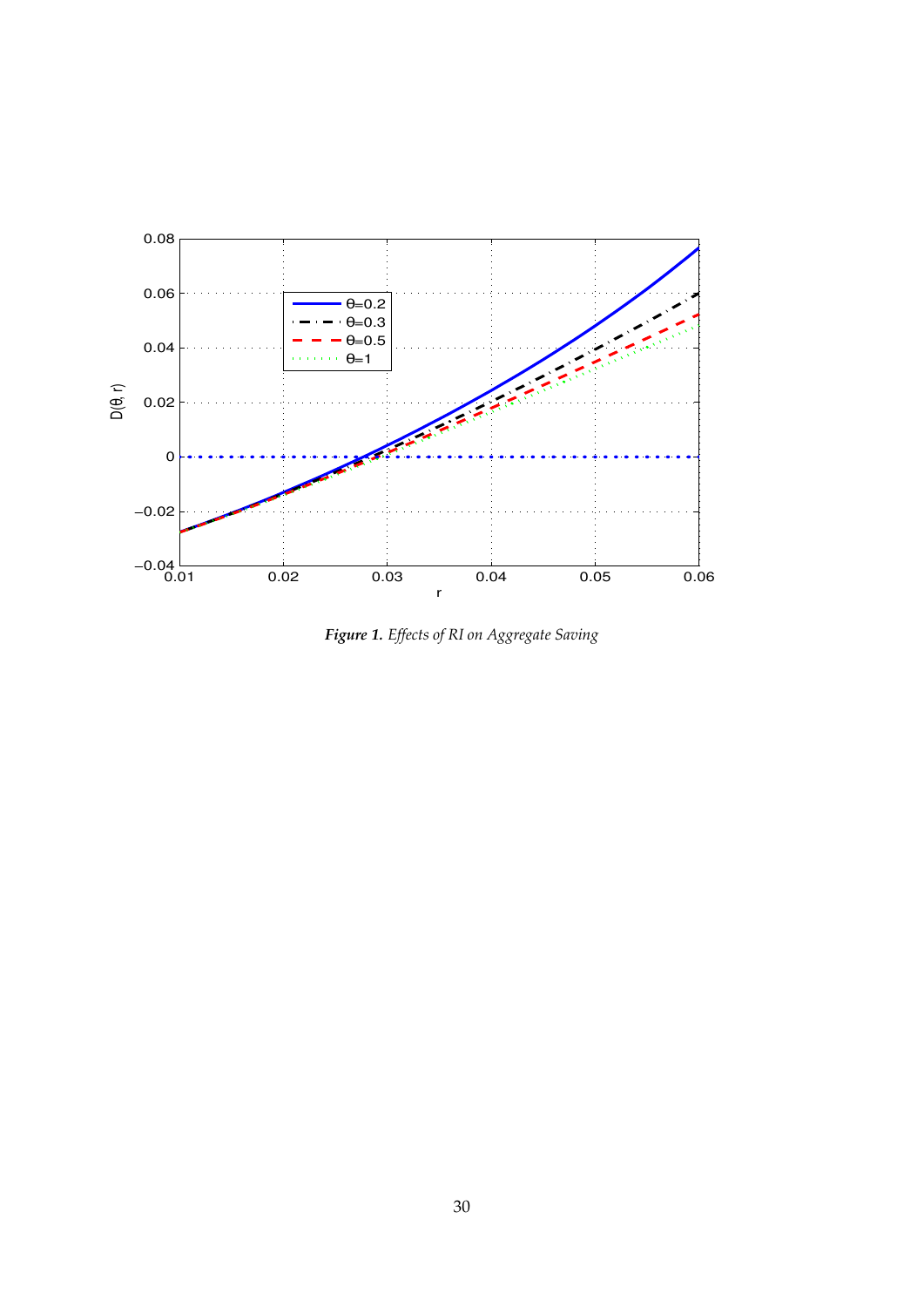

*Figure 2. Effects of RI on the Equilibrium Interest Rate*



*Figure 3. Effects of Income Volatility on the Interest Rate in GE (Elastic κ)*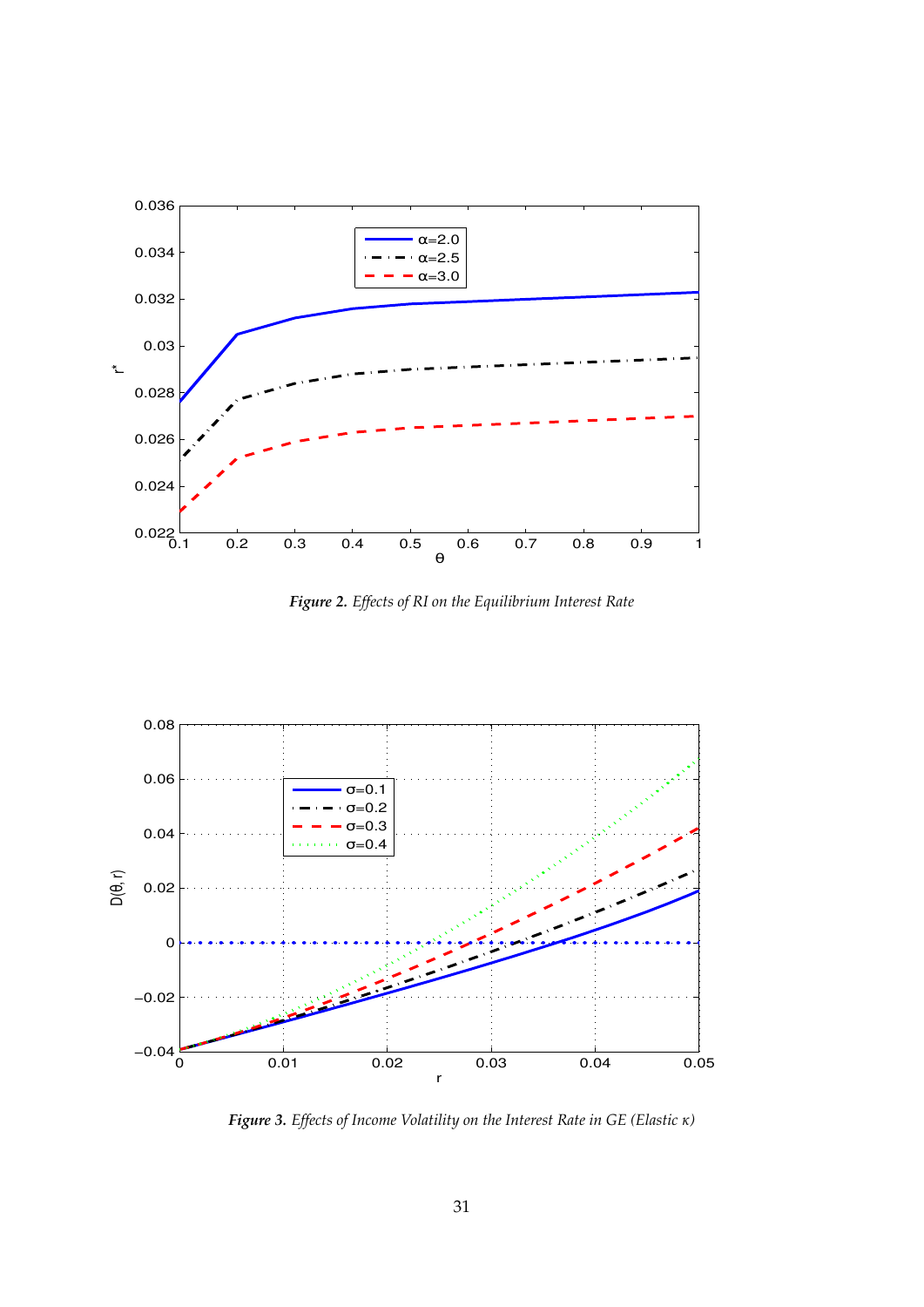

*Figure 4. Effects of RI on the Equilibrium Interest Rate*



\*Note: Values in 1987 and 1988 are excluded due to missing PSID consumption values.

*Figure 5. Relative Consumption Dispersion*